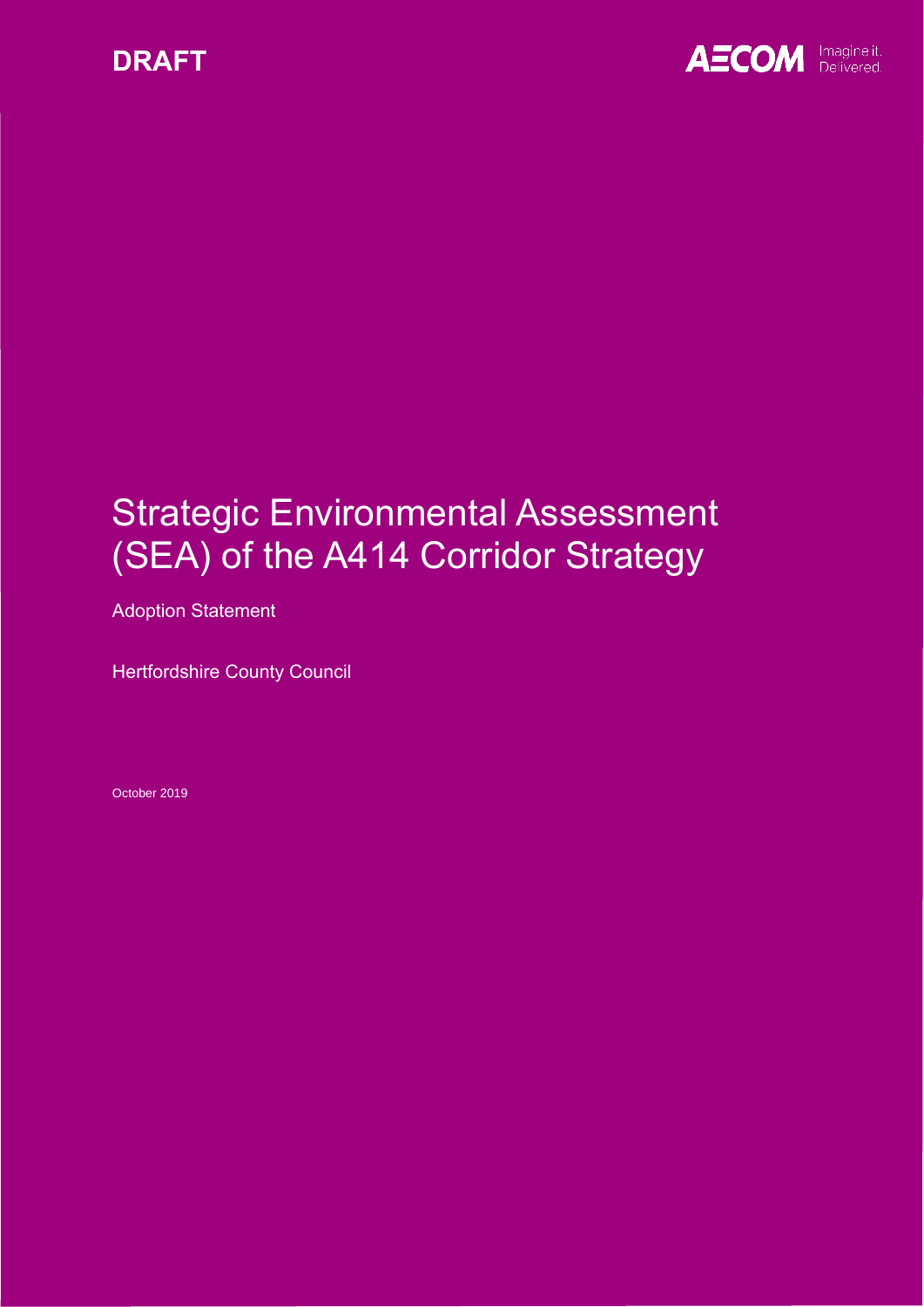## Quality information

| <b>Prepared by</b>                                       | Checked by                                    | <b>Verified by</b>                   | <b>Approved by</b>                   |
|----------------------------------------------------------|-----------------------------------------------|--------------------------------------|--------------------------------------|
| Cheryl Beattie<br>Senior Environmental<br><b>Planner</b> | <b>Alastair Peattie</b><br>Associate Director | Simon Willison<br>Associate Director | Simon Willison<br>Associate Director |

## Revision History

| <b>Revision</b> | <b>Revision date</b> | <b>Details</b>                                  | <b>Name</b> | <b>Position</b>                             |
|-----------------|----------------------|-------------------------------------------------|-------------|---------------------------------------------|
| V1              | 19/09/2019           | Internal draft for review                       |             | Cheryl Beattie Senior Environmental Planner |
| V <sub>2</sub>  | 07/10/2019           | Internal draft for verification<br>and approval |             | Alastair Peattie Associate Director         |
| V <sub>3</sub>  | 15/10/2019           | Draft for client review                         |             | Alastair Peattie Associate Director         |
|                 |                      |                                                 |             |                                             |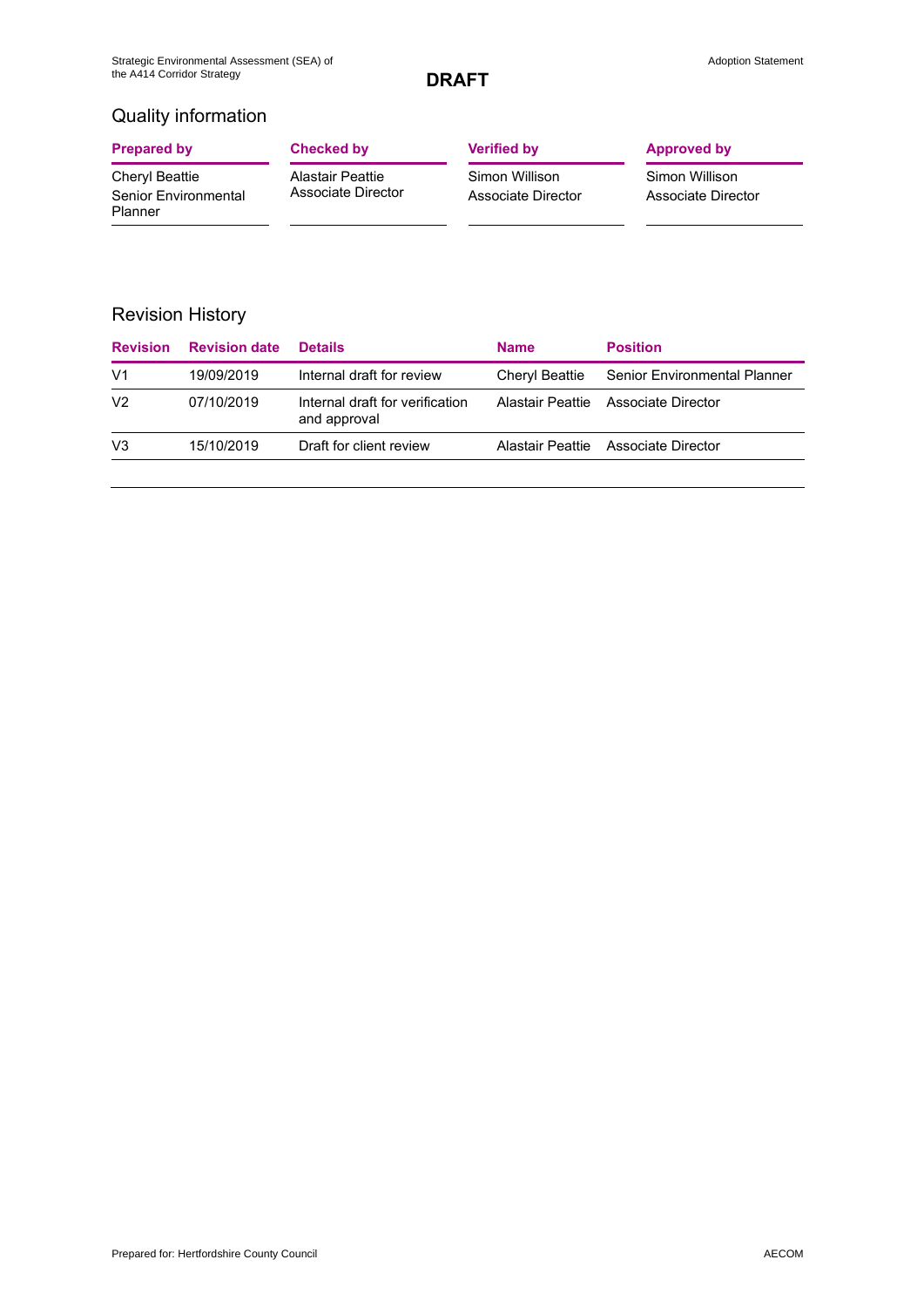Prepared for:

Hertfordshire County Council

Prepared by:

AECOM Infrastructure & Environment UK Limited 3rd Floor, Portwall Place Portwall Lane Bristol BS1 6NA United Kingdom

T: +44 117 901 7000 aecom.com

© 2019 AECOM Infrastructure & Environment UK Limited. All Rights Reserved.

This document has been prepared by AECOM Infrastructure & Environment UK Limited ("AECOM") for sole use of our client (the "Client") in accordance with generally accepted consultancy principles, the budget for fees and the terms of reference agreed between AECOM and the Client. Any information provided by third parties and referred to herein has not been checked or verified by AECOM, unless otherwise expressly stated in the document. No third party may rely upon this document without the prior and express written agreement of AECOM.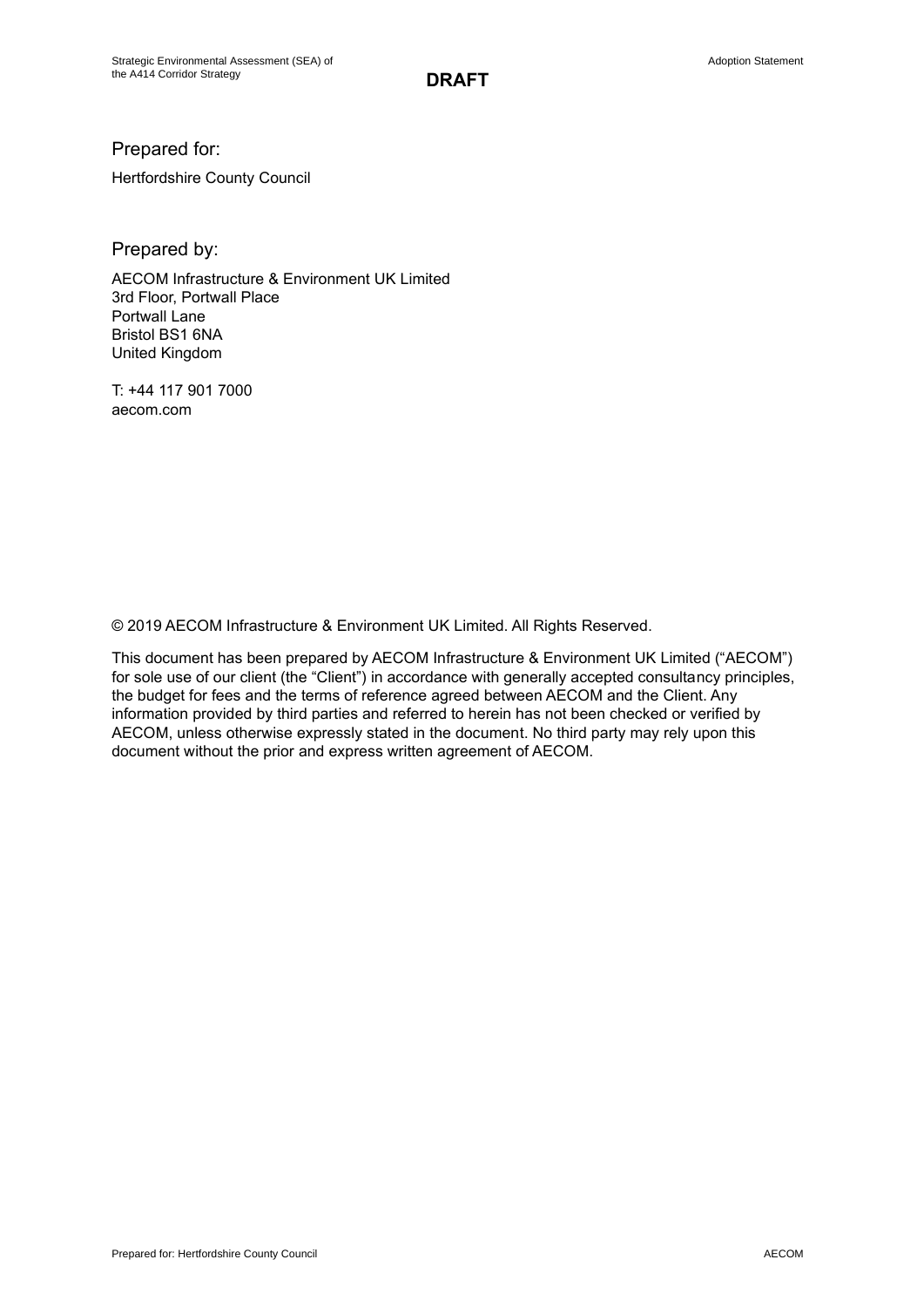## **Table of Contents**

| 2.               | How has the SEA process informed and influenced the development of    |
|------------------|-----------------------------------------------------------------------|
| 3.               | Why was the adopted Corridor Strategy chosen in light of reasonable   |
| $\overline{4}$ . | How have the opinions expressed by the public and consultation bodies |
| 5.               |                                                                       |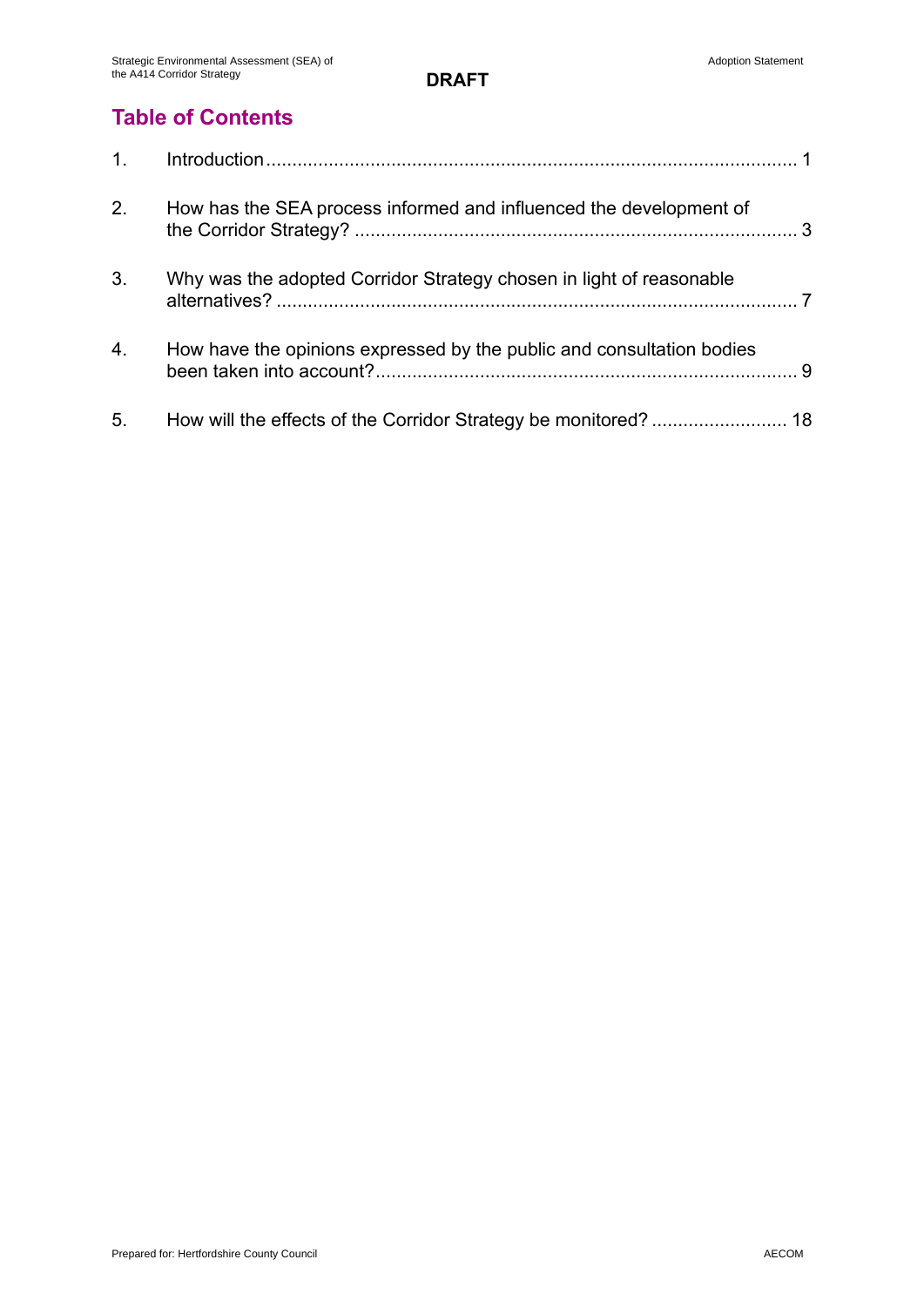# **1. Introduction**

## **Background**

 $1.1$ AECOM has been commissioned to undertake an independent Strategic Environmental Assessment (SEA) of Hertfordshire's emerging A414 Corridor Strategy (hereafter referred to as the Strategy).

## **SEA explained**

 $1.2$ SEA is a mechanism for considering and communicating the environmental impacts of an emerging plan or strategy and potential alternatives. The aim of SEA is to inform and influence the plan-making process with a view to avoiding and mitigating negative impacts as well as maximising opportunities for positive effects. Through this approach, the SEA seeks to maximise the environmental performance of the A414 Corridor Strategy.

## **This SEA Adoption Statement**

- $1.3$ The Draft A414 Corridor Strategy was consulted on with members of the public and stakeholders from December 2018 until February 2019. Following consultation, Hertfordshire County Council (HCC) reviewed the representations and made any necessary revisions to the Corridor Strategy. It is understood it is the County Council's intention to adopt the Corridor Strategy in Autumn 2019.
- $1.4$ Regulation 16 of the SEA Regulations sets out the post-adoption procedures with respect to SEA, and requires that, as soon as reasonably practicable after the adoption of a plan for which an SA/ SEA has been carried out, the planning authority must make a copy of the plan publicly available alongside a copy of the SA Report and an 'SEA Adoption Statement', and inform the public and statutory consultation bodies of the availability of these documents. The consultation bodies are the Environment Agency, Historic England, and Natural England.
- $1.5$ In the context of the requirements of the SEA Regulations, this SEA Adoption Statement for the A414 Corridor Strategy must explain:
	- How environmental (and sustainability) considerations have been integrated into the Corridor Strategy;
	- How the Environmental Report has been taken into account during the preparation of the Corridor Strategy;
	- The reasons for choosing the Corridor Strategy as adopted, in the light of other reasonable alternatives dealt with;
	- How the opinions expressed by the public and consultation bodies during consultation on the Corridor Strategy and Environmental Report have been taken into account; and
	- The measures that are to be taken to monitor the significant effects identified for the Corridor Strategy.
- $1.6$ In association with the above requirements, this SA Adoption Statement is structured as follows:
	- **Chapter 2** addresses the first two bullets above, presenting how environmental (and sustainability) considerations have been integrated into the Corridor Strategy and how the Environmental Report has been taken into account.
	- **Chapter 3** sets out the reasons for choosing the preferred Corridor Strategy in light of other reasonable alternatives.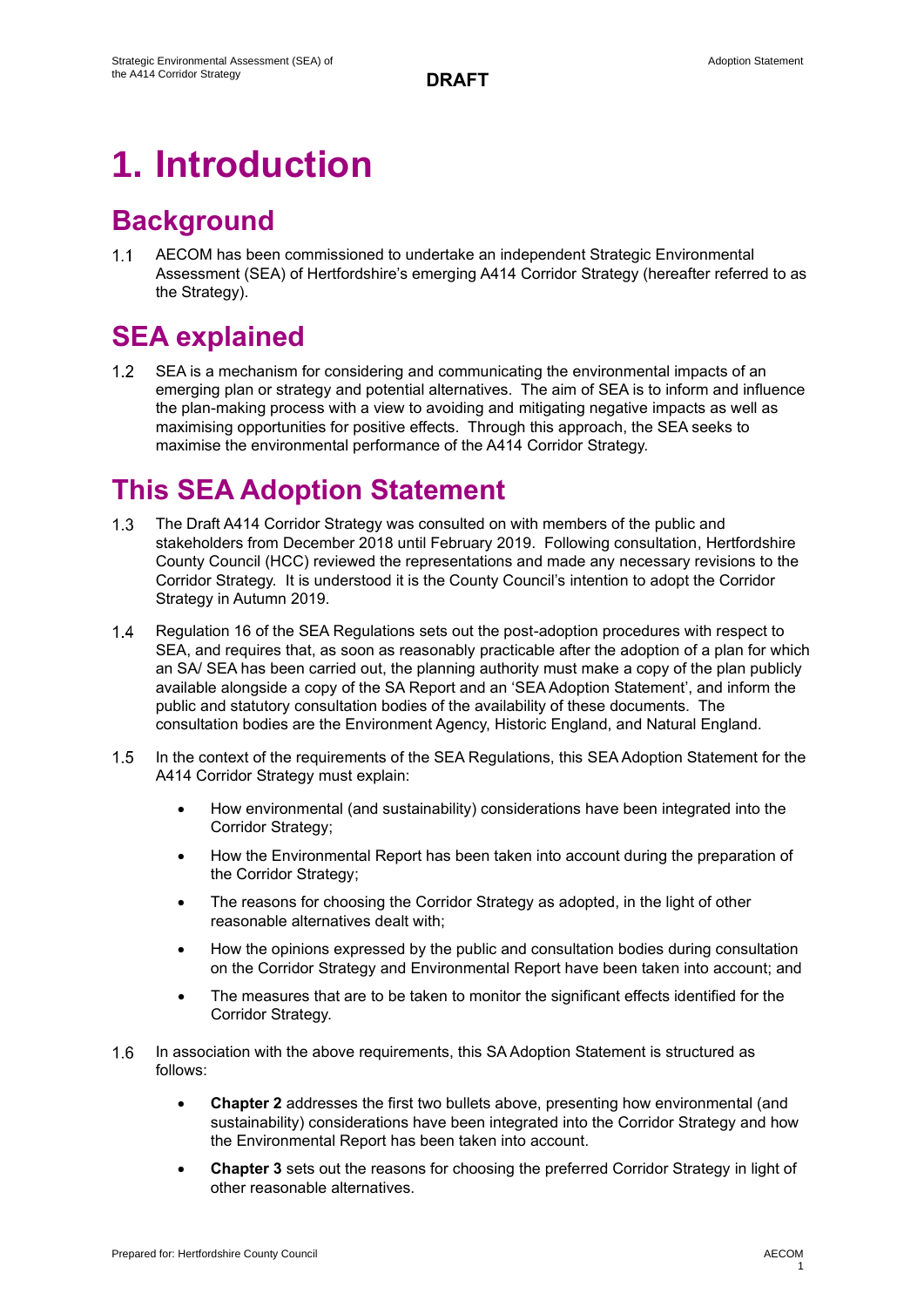- **Chapter 4** describes how consultation responses have been taken into account through the SEA process.
- **Chapter 5** presents the monitoring programme for the SEA.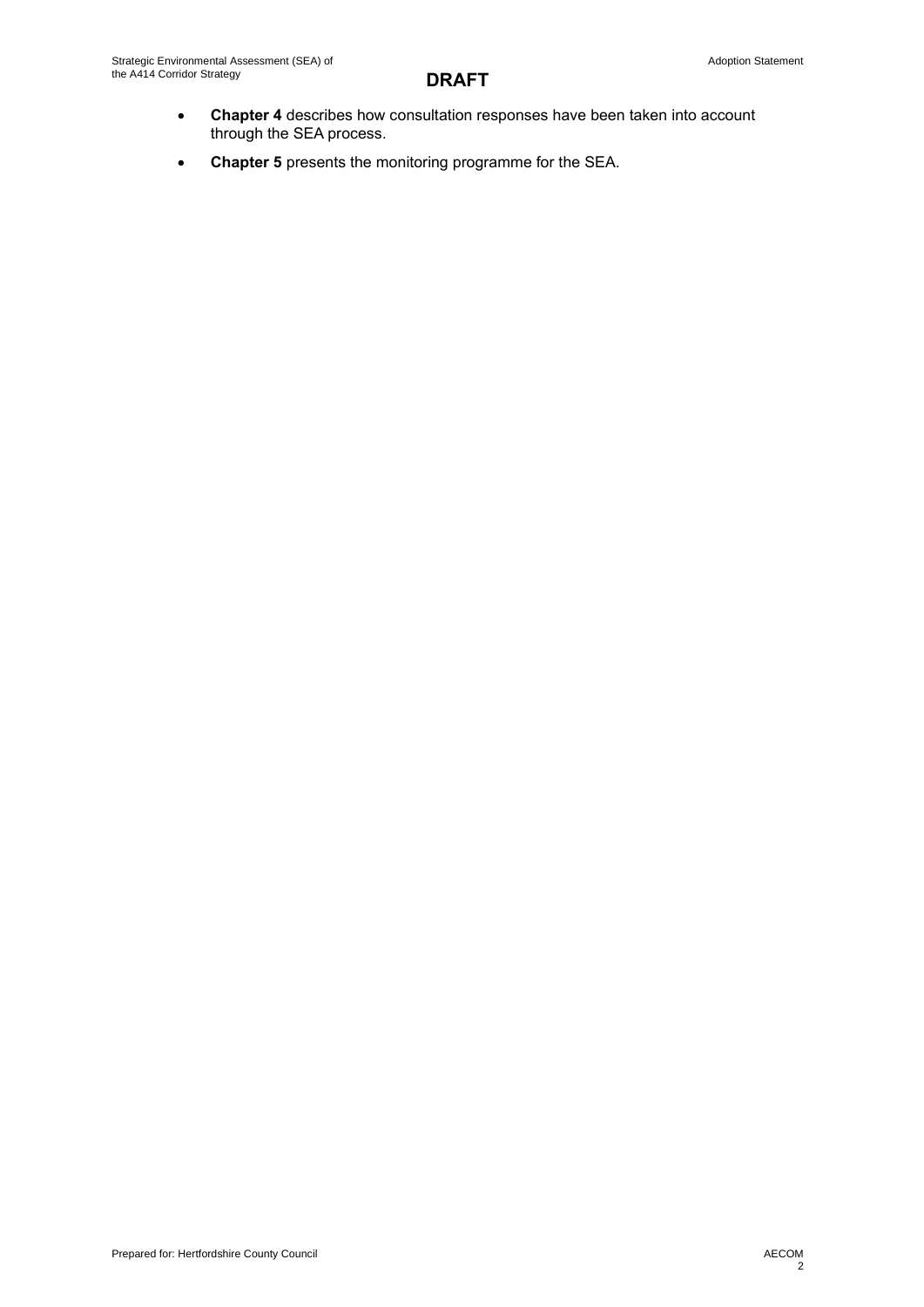# **2. How has the SEA process informed and influenced the development of the Corridor Strategy?**

## **Introduction**

- $2.1$ SEA work began in 2018, and the process has informed and influenced the Corridor Strategy throughout its development. The SEA primarily influenced the Corridor Strategy in the refinement of interventions, development and appraisal of reasonable alternatives and appraisal of the emerging Draft Corridor Strategy and its proposed interventions.
- $2.2$ This Chapter explains how environmental and sustainability considerations have been integrated into the (final) Corridor Strategy and how the Environmental Report has been taken into account. It is structured as follows:
	- Scoping;
	- Assessment of Alternatives;
	- Assessment of the Draft Corridor Strategy; and
	- Final Corridor Strategy.

## **Scoping**

- $2.3$ As the first stage of the SEA process, the scoping process sought to identify the key environmental and sustainability issues and objectives that should be a focus of (and provide a broad methodological framework for) the SEA.
- $2.4$ The SEA Framework was agreed with HCC and in line with the SEA Regulations consulted upon with statutory consultees for a period of five weeks between August and September 2018. The SEA objectives have structured the assessment process and the way in which the environmental effects of the Strategy were described, analysed and compared. Using this framework has ensured that options/ proposals were assessed in a consistent and comparable way.
- $2.5$ The SEA framework, as broadly agreed in 2018, is presented in **Table 2.1** below.

## **Table 2.1: The SEA framework**

| <b>SEA theme</b>    | <b>SEA objective</b>                                                | Assessment questions; will the option / proposal help to:                                                                                                               |
|---------------------|---------------------------------------------------------------------|-------------------------------------------------------------------------------------------------------------------------------------------------------------------------|
| Air quality         | Improve air quality within<br>the A414 Corridor Study<br>Area.      | Promote the use of sustainable modes of transport, including<br>$\bullet$<br>walking, cycling and public transport?                                                     |
|                     |                                                                     | Improve air quality within Air Quality Management Areas<br>$\bullet$<br>(AQMAs)?                                                                                        |
|                     |                                                                     | Promote the use of low emission vehicles?<br>$\bullet$                                                                                                                  |
|                     |                                                                     | Promote enhancements to green infrastructure networks to<br>facilitate increased absorption and dissipation of nitrogen<br>dioxide and other pollutants?                |
| <b>Biodiversity</b> | Protect and enhance all<br>biodiversity and geological<br>features. | Avoid, or if not minimise impacts of new transport<br>$\bullet$<br>infrastructure on biodiversity, including designated sites, and<br>provide net gains where possible? |
|                     |                                                                     | Protect and enhance ecological networks, including<br>$\bullet$<br>multifunctional green infrastructure?                                                                |
|                     |                                                                     | Support access to, interpretation and understanding of<br>$\bullet$<br>biodiversity and geodiversity?                                                                   |
|                     | Support climate change                                              | Reduce pressure on the highway network?                                                                                                                                 |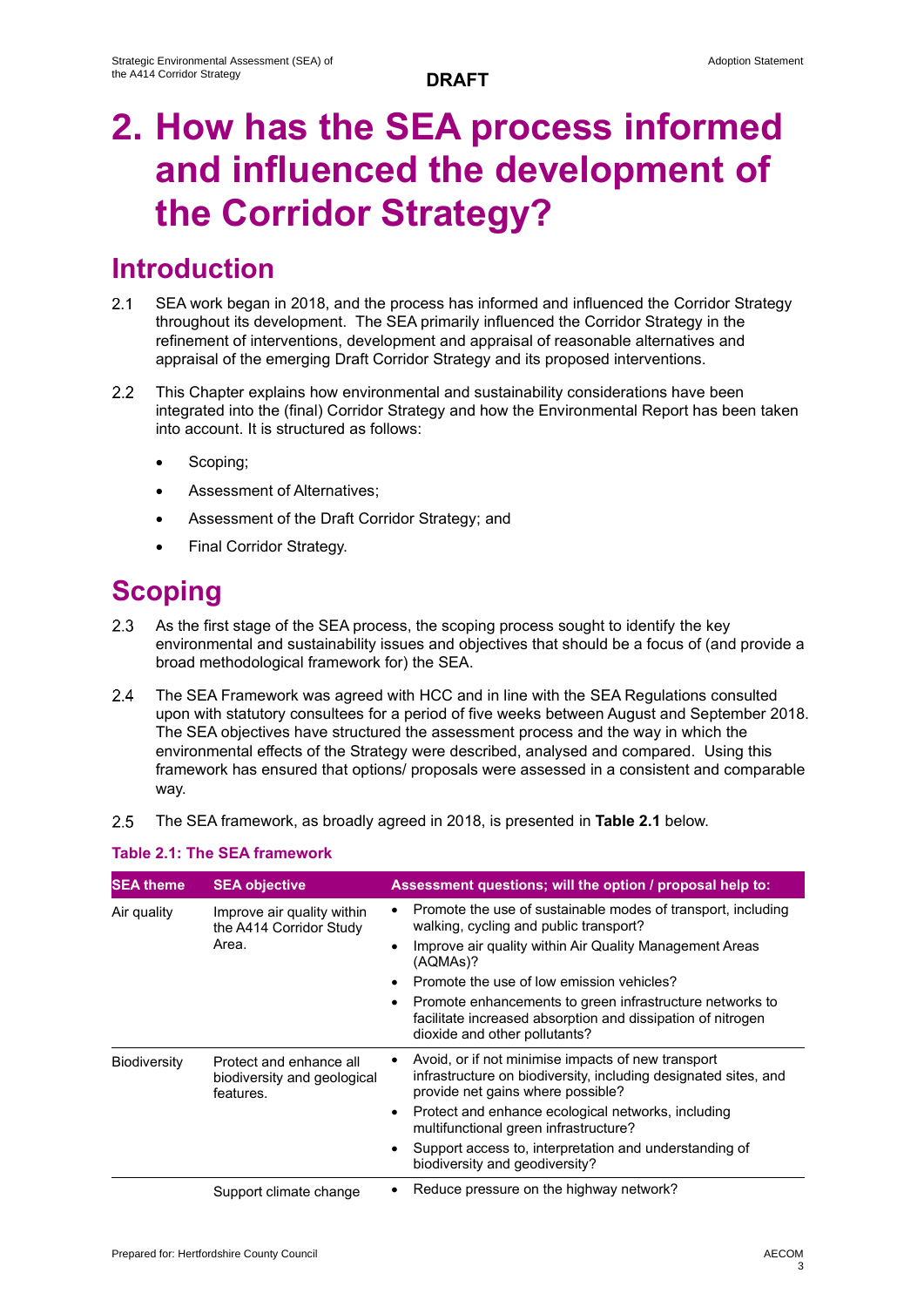| Climate<br>change                        | mitigation in the Study<br>Area through limiting the<br>contribution of transport to<br>greenhouse gas<br>emissions.                    | $\bullet$              | Promote the use of sustainable modes of transport, including<br>walking, cycling and public transport?<br>Promote the use of alternative fuel and/or electric vehicles? |  |
|------------------------------------------|-----------------------------------------------------------------------------------------------------------------------------------------|------------------------|-------------------------------------------------------------------------------------------------------------------------------------------------------------------------|--|
|                                          | Support the resilience of<br>the Study Area to the<br>potential effects of climate<br>change, including flooding.                       | $\bullet$              | Ensure that inappropriate development does not takes place<br>in areas at higher risk of flooding, taking into account the<br>likely future effects of climate change?  |  |
|                                          |                                                                                                                                         | $\bullet$              | Improve and extend green infrastructure networks in the plan<br>area to support adaptation to the potential effects of climate<br>change?                               |  |
|                                          |                                                                                                                                         | ٠                      | Sustainably manage water run-off, reducing surface water<br>runoff (either within the Study Area or downstream)?                                                        |  |
|                                          |                                                                                                                                         | $\bullet$              | Ensure the potential risks associated with climate change are<br>considered through new development in the Study Area?                                                  |  |
|                                          |                                                                                                                                         | $\bullet$              | Increase the resilience of biodiversity to the effects of climate<br>change, including through enhancements to ecological<br>networks?                                  |  |
| Landscape<br>and historic<br>environment | Protect and enhance the<br>significance of the historic<br>environment, including<br>historic landscapes and<br>townscapes and heritage | $\bullet$              | Conserve and where possible, enhance buildings and<br>structures of architectural or historic interest?                                                                 |  |
|                                          |                                                                                                                                         | $\bullet$<br>$\bullet$ | Conserve, and where possible, enhance conservation areas?<br>Conserve, and where possible, enhance local diversity and<br>distinctiveness?                              |  |
|                                          | assets and their settings.                                                                                                              | $\bullet$              | Support the integrity of the historic setting of key buildings of<br>cultural heritage interest?                                                                        |  |
|                                          |                                                                                                                                         | $\bullet$              | Support access to, interpretation and understanding of the<br>historic environment?                                                                                     |  |
|                                          | Protect and enhance the<br>character and quality of the •<br>Study Area's landscapes<br>and townscapes.                                 | $\bullet$              | Support the management objectives of the Chilterns AONB?<br>Conserve and enhance landscape and townscape features?                                                      |  |
| Land, soil and                           | Promote the efficient and<br>the efficient and effective<br>use of natural resources.                                                   | ٠                      | Assist in facilitating the use of previously developed land?                                                                                                            |  |
| water<br>resources                       |                                                                                                                                         | $\bullet$              | Avoid the development of the best and most versatile<br>agricultural land?                                                                                              |  |
|                                          |                                                                                                                                         | $\bullet$              | Encourage recycling of materials and minimise consumption<br>of resources during construction, operation and maintenance<br>of new transport infrastructure?            |  |
|                                          |                                                                                                                                         |                        | Support improvements to water quality?                                                                                                                                  |  |
|                                          |                                                                                                                                         | $\bullet$              | Support enhancements to the status and/or potential of<br>waterbodies under WFD objectives?                                                                             |  |
|                                          |                                                                                                                                         | ٠                      | Protect groundwater resources?                                                                                                                                          |  |
| Population<br>and                        | Improve the health and<br>wellbeing of residents<br>within the Study Area.                                                              | ٠                      | Avoid and minimise impacts on human health and wellbeing<br>including increased disturbance (noise and light pollution)?                                                |  |
| community                                |                                                                                                                                         | $\bullet$              | Enhance the provision of, and access to, green infrastructure<br>in the County, in accordance with national standards?                                                  |  |
|                                          | Enhance road safety in the<br>Study Area?                                                                                               | $\bullet$              | Improve road safety and reduce road accidents?                                                                                                                          |  |
|                                          | Promote sustainable                                                                                                                     | $\bullet$              | Encourage modal shift to more sustainable forms of travel?                                                                                                              |  |
|                                          | transport use and reduce<br>the need to travel.                                                                                         | $\bullet$              | Reduce the need to travel?                                                                                                                                              |  |
|                                          | Delivery of a transport<br>infrastructure to meet the<br>foreseeable needs of the<br>varied communities within<br>the Study Area.       | $\bullet$              | Maintain and enhance accessibility for all people within the<br>Study Area?                                                                                             |  |
|                                          |                                                                                                                                         | $\bullet$              | Maintain or enhance the quality of life of residents?                                                                                                                   |  |
|                                          | Support economic<br>development in the Study                                                                                            | $\bullet$              | Support economic development and areas of high growth<br>pressure?                                                                                                      |  |
|                                          | Area.                                                                                                                                   | ٠                      | Improve accessibility to employment opportunities?                                                                                                                      |  |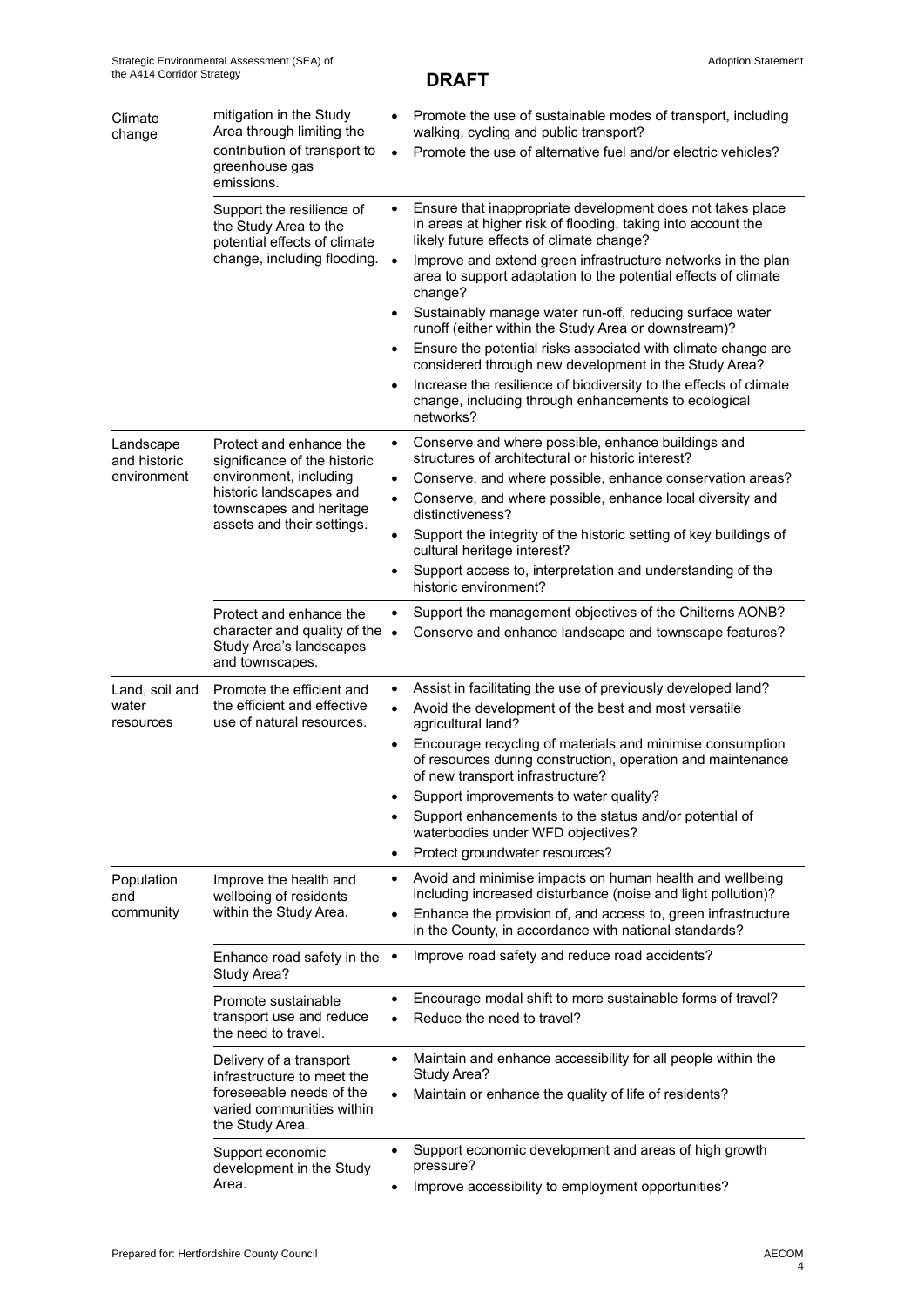## **Assessment of Alternatives**

 $2.6$ Following on from scoping, the framework was used to assess options under consideration in the development of the Corridor Strategy.

## **Interventions**

- $2.7$ As an initial stage, the SEA framework was utilised to identify a set of broad quantitative measures that could be used in a high-level GIS-based analysis of the long list of interventions under consideration in initial development phases of the Corridor Strategy. This analysis was not intended at this stage to indicate a 'significant effect' but rather assist in the differentiation of interventions by categorising their performance and highlighting instances of interventions performing relatively well/ poorly against criteria linked to the SEA framework. The results of this analysis were fed back to HCC and assisted in the short-listing of options/ interventions, integrating with the staged approach taken in developing the Corridor Strategy.
- $2.8$ The detailed methodology and findings of this work was presented in Appendix III of the SEA Environmental Report (November 2018) and the results further informed the establishment and assessment of the reasonable alternatives, as well as the appraisal of the Draft Corridor Strategy as a whole.

## **Segments and the Corridor Strategy as a whole**

- 2.9 The SEA sought to support decision-making by exploring each segment of the study area to determine if there were any realistic choices to be had in terms of alternative packages of interventions within that area.
- 2.10 Some of the interventions were taken forward from existing adopted transport strategies within the scope of the A414 corridor, which had already been through a process of sifting and analysis, and some interventions were also part of developer-led schemes, often linked to other connected housing and employment land development. Despite this, reasonable alternatives were identified for Segments 1, 6, and 11.
- Following the consideration of individual segments, it was also considered appropriate to determine if there were any corridor wide alternatives that could meet objectives. The concept of a Mass Rapid Transit (MRT) was put forward as a potentially viable alternative to the car for inter-urban journeys, and the SEA sought to explore reasonable alternatives to this strategic intervention. No feasible reasonable alternatives to the MRT could be identified and whilst options may exist around the potential MRT scheme including its route, this would need to be explored in further detail with identifiable schemes.
- On this basis, the options identified for Segments 1, 6, and 11 were assessed using the SEA framework and the findings of this assessment were fed back to HCC to aid decision-making in relation to the preferred options for the Draft Corridor Strategy. This approach also ensured that clear reasons were identified by HCC for progressing the preferred option and rejecting alternative options.

## **Assessment of the Draft Corridor Strategy**

- 2.13 The emerging Draft Corridor Strategy was assessed through the SEA process in autumn 2018. and the findings fed back to HCC before being published for consultation in December 2018. The assessment (presented in Chapter 9 of the Environmental Report Dec 2018) identified and evaluated the 'likely significant effects' of the Draft Corridor Strategy on the baseline, drawing on the sustainability themes and objectives that were identified through scoping (see **Table 2.1**) as a methodological framework.
- 2.14 The assessment was structured according to the six SEA themes identified at the scoping stage. Stand-alone consideration was given to distinct segment specific elements of the Strategy, before the assessment of the Draft Corridor Strategy as a whole. Where necessary, proposed mitigation was set out and recommendations made to try and enhance positive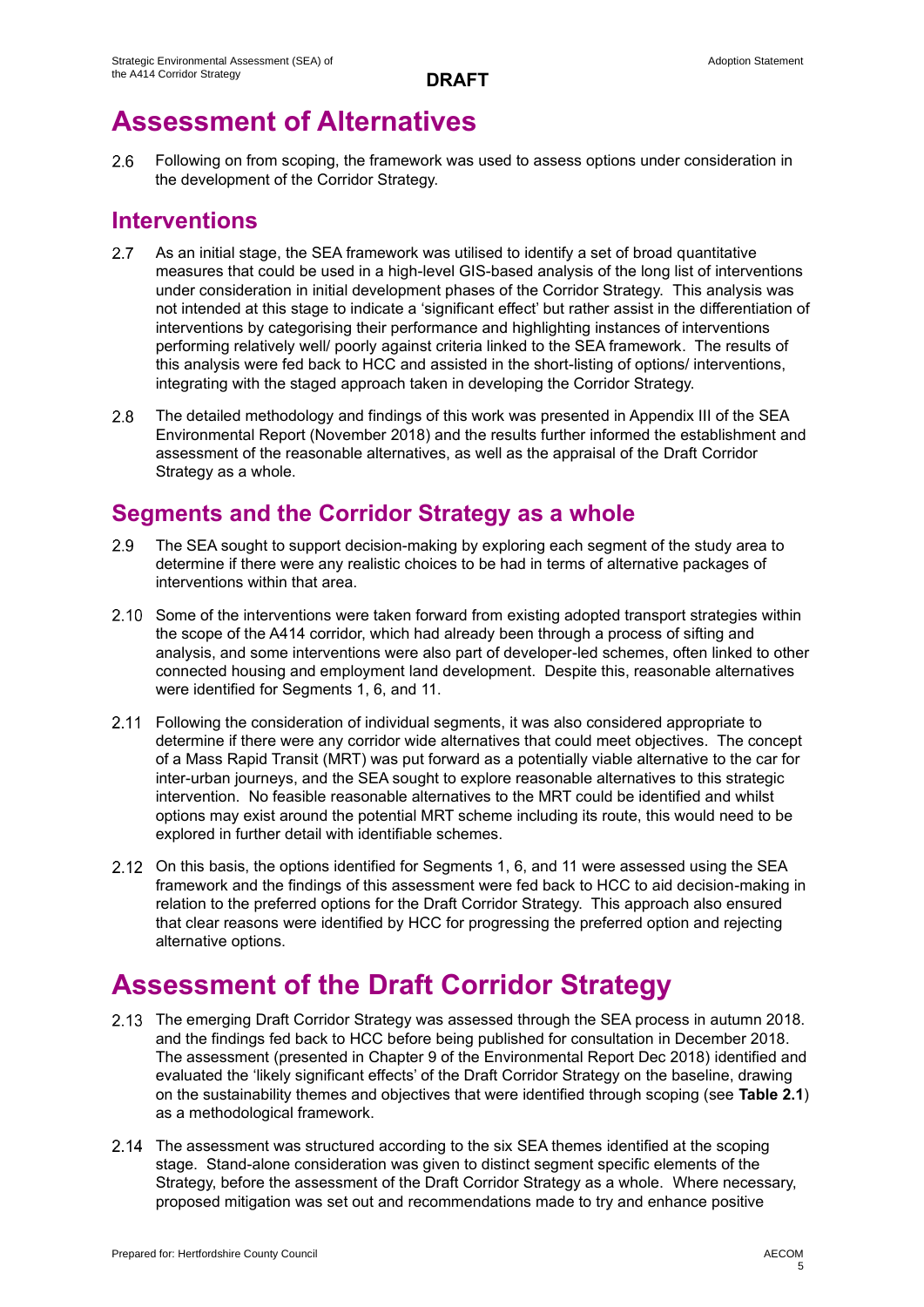effects. The assessment also took into consideration the potential for cumulative effects to arise through interactions with other plans, programmes and projects.

- 2.15 The findings of the assessment were shared with HCC prior to the publication of the Draft Corridor Strategy and the accompanying Environmental Report in December 2018. The consultation responses received and how they have been taken into account through the SEA process are presented in Chapter 5 of this SEA Adoptions Statement.
- 2.16 In response to the representations received amendments were made to the Corridor Strategy. These changes were reviewed to determine if any further SEA work was required. No new realistic options/ reasonable alternatives were identified and therefore the outline reasons for the selection of the preferred strategy presented in Chapter 7 of the Environmental Report (November 2018) are still valid. The outline reasons are re-iterated in Chapter 4 of this SEA Adoption Statement. It is also important to note that the changes to the Corridor Strategy do not significantly affect the findings of the Draft Corridor Strategy presented in Chapter 9 of the Environmental Report (November 2018).

## **Final Corridor Strategy**

- Following publication of the Draft Corridor Strategy and Environmental Report in December 2018, amendments were made to the Corridor Strategy in response to the consultation comments received. The changes made to the Corridor Strategy were reviewed along with any responses directly referring to the Environmental Report, to determine if any further SEA work was necessary.
- 2.18 No new alternatives were identified, and, on this basis, no further alternatives assessment work was considered necessary. The outline reasons for selecting the preferred strategy in light of alternatives has been updated to reflect the changes to the Final Corridor Strategy, in particular that no preferred strategic intervention has been selected for Segment 11 (Hertford). The outline reasons are presented in Chapter 3 of this Adoption Statement.
- 2.19 It was determined that the changes to the Corridor Strategy do not significantly affect the findings of the SEA presented in the Environmental Report that was published alongside the Draft A414 Corridor Strategy in August 2018. In summary the main changes to the Corridor Strategy relate to:
	- Less emphasis and determination of the MRT service type, service frequency, phasing, routing, service configuration, interchange types, branding, potential road design, package components and estimated costs. These changes reflect the further work being undertaken to determine a preferred mode and route (separate to the Corridor Strategy).
	- Less emphasis placed on the Hertford bypass option, although reference to a bypass remains in the context of a 'Strategic Intervention' (as referenced in the East Hertfordshire District Plan).
	- Updated references to link the Strategy to Greenspace Action Plans.
	- Minor changes to the text and figures/ tables were also made reflecting updated evidence or identified errors.
- 2.20 On this basis, the overall conclusions for each SEA topic presented in Chapter 9 of the Environmental Report are still valid and this was fed back to HCC to assist in the finalisation of the Corridor Strategy.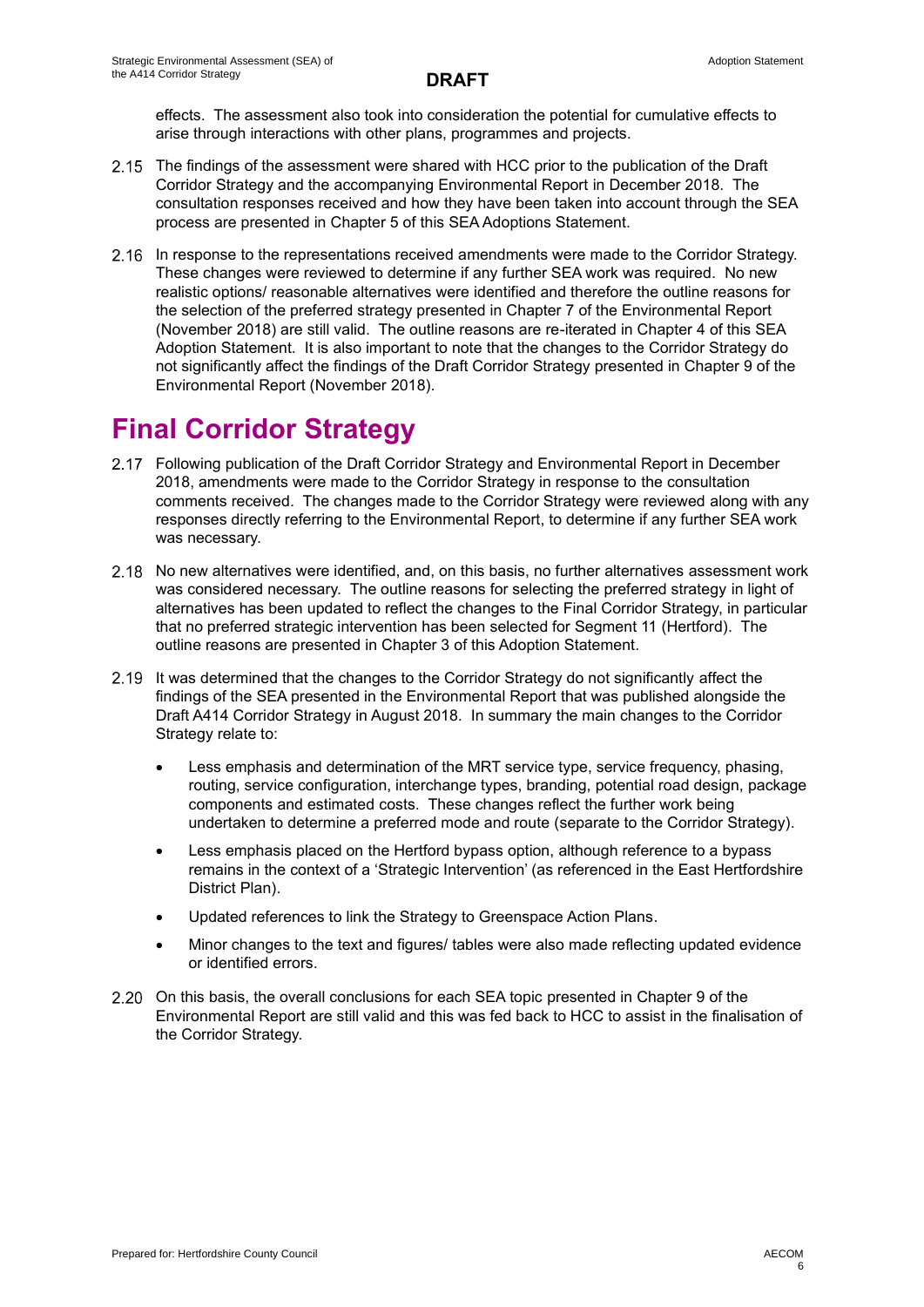# **3. Why was the adopted Corridor Strategy chosen in light of reasonable alternatives?**

## **Introduction**

 $3.1$ The outline reasons for the selecting the preferred approach in light of reasonable alternatives was presented in Chapter 7 of the Environmental Report (2018). The outline reasons for selecting the preferred approach in light of alternatives has been revised and presented below to reflect the changes to the Final Corridor Strategy.

## **Reasonable alternatives for Segments**

## **Segment 1 - Hemel Hempstead**

- $3.2$ The M1 motorway is a major transport route running north-south through Hertfordshire. Junction 8 is a major gateway to Hemel Hempstead including the expanding Hertfordshire IQ Enterprise Zone. Junction 8 also acts as a link between the M1 and the A414. The junction currently experiences severe traffic congestion. A developer-led proposal to improve M1 Junction 8 has been identified. It is expected to be promoted as part of the emerging East Hemel Hempstead urban extension development. Dacorum Borough Council is developing proposals for a Garden Communities masterplan for the town which encompasses more development to the east and potentially the north of Hemel Hempstead. Transport modelling work undertaken for Hertfordshire County Council and by private developer consultants has suggested that improvements to M1 Junction 8 may not be sufficient to help mitigate the traffic effects of wider growth.
- $3.3<sub>l</sub>$ In fact, the improvements to M1 Junction 8 are not envisaged to fully resolve traffic congestion in this area, and hence the intervention has been included in a package which also incorporates other non-highway interventions which aim to encourage modal shift. The proposed Mass Rapid Transit could also route through M1 Junction 8 with a transport hub located nearby. Therefore, the alternative option for a M1 Junction '8a' could in fact be in addition and come forward at a later point in time. In terms of timescales; however, improvements at M1 Junction 8 are considered to be a higher priority and the potential for an additional junction on the M1 will be evaluated again in the context of emerging Garden Communities masterplan work at a later point in time.

## **Segment 6 - St Albans, Park Street and London Colney**

- Similar to the example in Segment 1, an improvement to the A414/A1081 London Colney  $3.4$ roundabout would more directly address traffic congestion at what is a major junction along the corridor. It facilitates movements east-west along the A414 as well as north-south between St Albans and the M25, as well as provide access to the small town of London Colney.
- $3.5$ It has been determined that providing improved walking, cycling and bus links (primarily between London Colney and St Albans) alone will not sufficiently address highway capacity issues at the junction, and therefore the option of an improved junction is considered to be a priority but in conjunction, or in turn helping to facilitate better alternatives. It is also considered that a potential Mass Rapid Transit could have some influence on travel patterns and connectivity to/from London Colney (depending of course on the eventual route of the MRT); however, considering this could be a longer term opportunity, a junction improvement which is largely within the existing highway boundary has been determined as an appropriate option to take forward.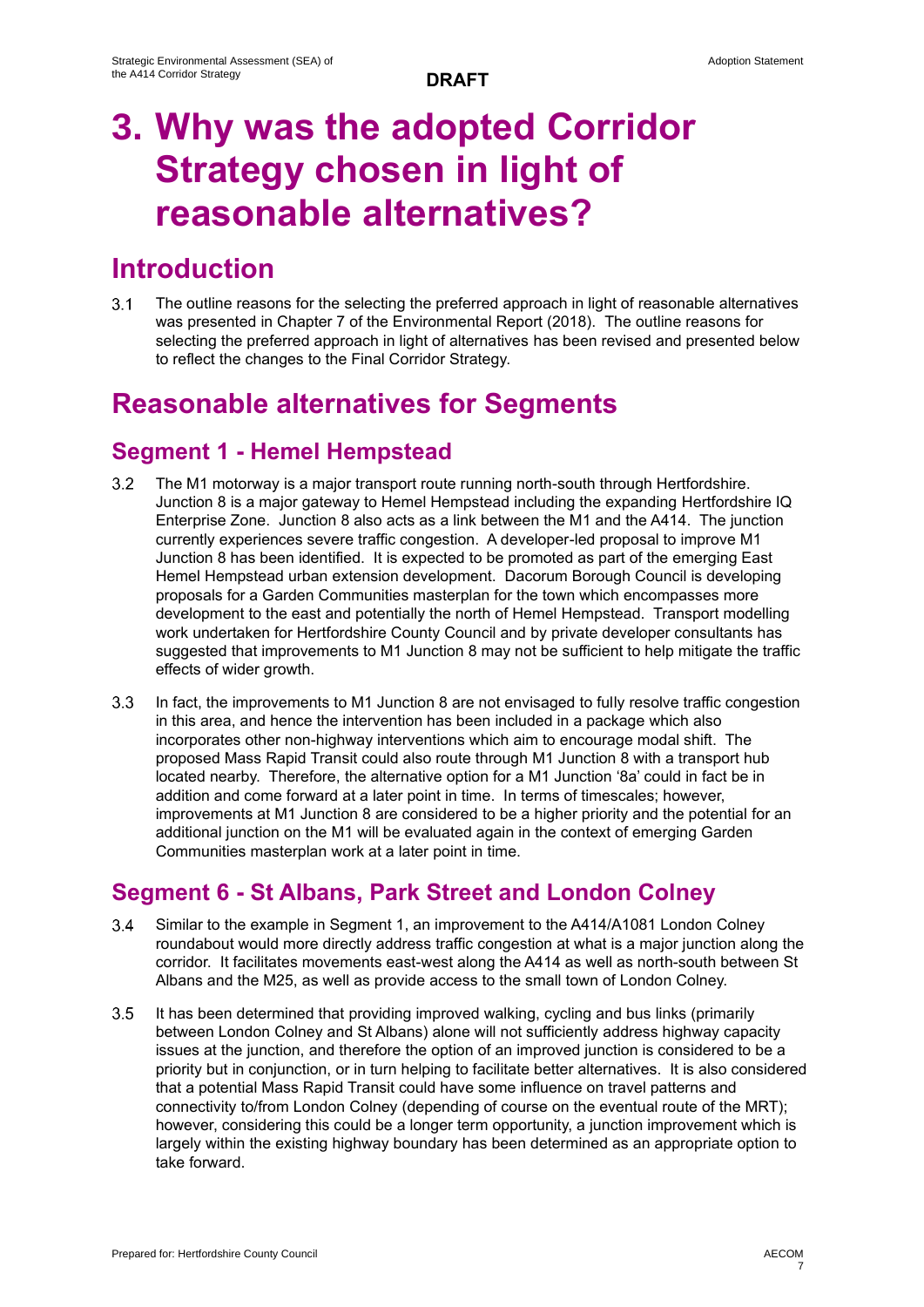## **Segment 11 - Hertford**

- $3.6$ A bypass to the south of Hertford had emerged as the preferred option over a northern corridor in the draft corridor strategy. This had been determined based on a combination of cost, engineering feasibility, transport impact and environmental factors. In the final corridor strategy, there is less emphasis placed on the bypass, and no determination of whether a northern or southern alignment is preferred. If a bypass is subsequently identified as a preferred way forward, the bypass alignment options will be subject to more detailed assessment/ examination subsequent to the Corridor Strategy.
- $3.7$ Taken the above into account, it is no longer necessary to provide outline reasons for selection in the context of the SEA Regulations.

## **Reasonable alternatives for the Strategy area**

- In line with the objectives and policies of HCC's Local Transport Plan 4 and the adopted and  $3.8$ emerging Local Plans in the area, the draft corridor strategy has determined that it would not be appropriate or sustainable to continue catering for car trips by providing additional highway improvements over and above the proposed interventions.
- $3.9<sup>°</sup>$ One of the underlying reasons for the corridor's traffic congestion issues is a lack of attractive and viable alternatives which forces people to use a car. The concept of a Mass Rapid Transit (MRT) has been put forward as a viable alternative to the car for inter-urban journeys.
- 3.10 It is considered that to deliver a MRT in a shorter timeframe and in a form which is affordable and does not require very significant and disruptive infrastructure works; however, more detailed feasibility studies and a business case of viable options will be required following this strategy, which will then be subject to SEA.
- A public transport alternative to a MRT which has been dismissed on the basis of likely cost and value-for-money is a heavy-rail based system. The east-west rail corridor would need to link together the various north-south radial rail corridors feeding into London from the West Coast Main Line in the west and the West Anglia Main Line in the east. There have in the past been various railway branch lines that criss-crossed parts of the corridor; however, many of these closed between the 1950s and 1970s, including routes between Hemel Hempstead and Harpenden, St Albans and Hatfield, Welwyn Garden City and Hertford, and between Hertford North and Hertford East stations. Parts of these former rail lines have since been built on or they now function as attractive leisure routes including parts of the National Cycle Route Network. These railways mostly operated separately so it would not have been possible for a passenger to have made a journey by rail from for instance between Hemel Hempstead and Hertford without making at least one change. Furthermore, many of these former railways comprise of a single track. It is considered that to provide a fast, inter-urban heavy-rail based service; two tracks would be required at least on parts of the route to enable two trains to pass. Any re-opening of these former rail corridors would most likely require significant engineering and land purchase. Sections of the north-south main line railways would need some form of upgrade as would stations to accommodate additional tracks and/or platforms. The existing cycleways would need to be diverted onto new routes elsewhere or space provided alongside the tracks to accommodate the cycleways.
- A further alternative would be to develop an entirely new rail alignment; however, this would be extremely costly and unlikely to reach the centres of urban settlements without very significant land purchase, demolition of existing buildings and the construction of bridges and tunnels.
- As such, it is deemed at this stage that there are no reasonable alternative options to the MRT, and that whilst options may exist around the potential MRT scheme including its route or the strategic interventions it could facilitate, this would need to be explored in further detail with identifiable schemes that can be subject to SEA.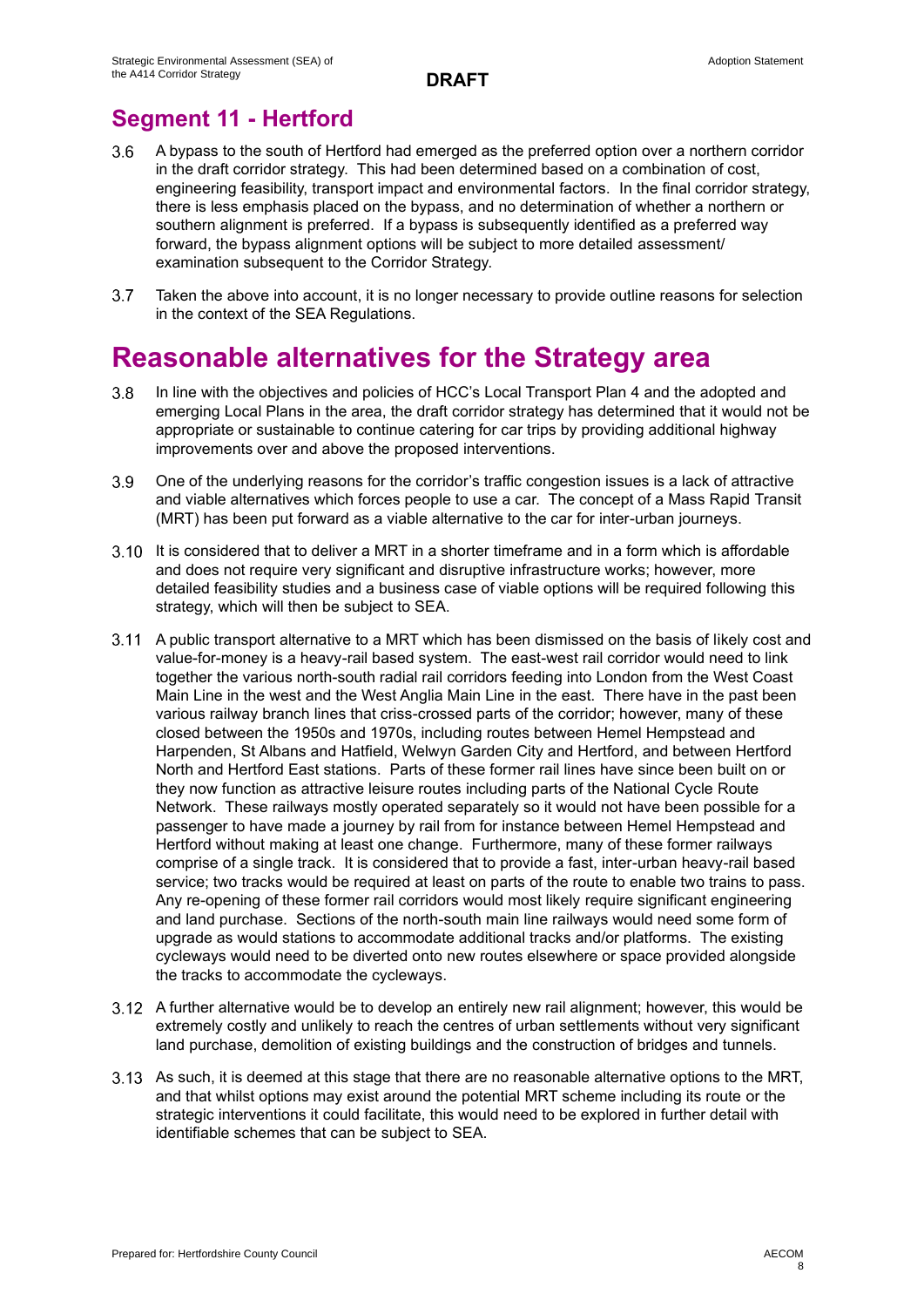# **4. How have the opinions expressed by the public and consultation bodies been taken into account?**

## **Introduction**

 $4.1$ This section identifies the opinions expressed by consultation bodies and the public and how these opinions have been taken into account in the SEA process and development of the Corridor Strategy. It is structured according to the two rounds of consultation undertaken to date, firstly identifying statutory consultee responses to scoping, and secondly wider responses to the Environmental Report published alongside the D raft Corridor Strategy in December 2018.

# **Scoping Report (August 2018)**

- $4.2$ Scoping consultation was the first round of consultation in relation to the SEA. The SEA Regulations require that "*when deciding on the scope and level of detail of the information that must be included in the report, the responsible authority shall consult the consultation bodies*". In England, the consultation bodies are the Environment Agency, Historic England and Natural England.<sup>1</sup> As such, the Scoping Report was released to these authorities for consultation for a period of five weeks between August and September 2018.
- $4.3$ One response was received from Historic England and **Table 5.1** below documents this. No response was received from Natural England or the Environment Agency.

## **Table 4.1: SEA Scoping Report consultation responses, 2018**

| Noted, with thanks                                                                   |
|--------------------------------------------------------------------------------------|
|                                                                                      |
| Noted, with thanks. It is<br>considered that reference to<br>the 'Study Area' is all |
|                                                                                      |

1 In line with Article 6(3) of the SEA Directive, these consultation bodies were selected "*by reason of their specific environmental responsibilities, [they] are likely to be concerned by the environmental effects of implementing plans and programmes*'.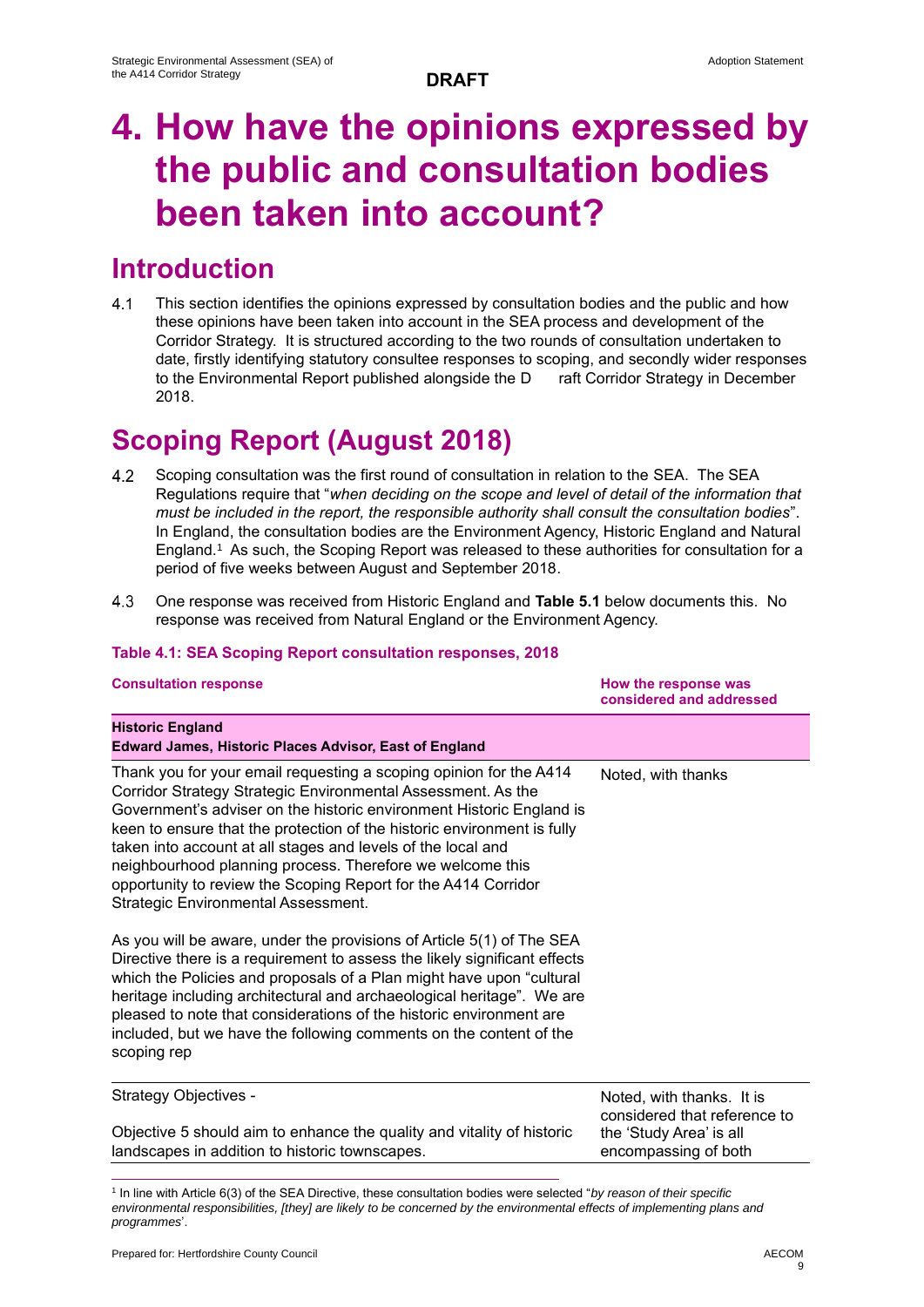| <b>Consultation response</b>                                                                                                                                                                                                                                                                                                                                                                                                                                                                                                                                                                                                                                                                                    | How the response was<br>considered and addressed                                                                                                                                                                                                                                                     |
|-----------------------------------------------------------------------------------------------------------------------------------------------------------------------------------------------------------------------------------------------------------------------------------------------------------------------------------------------------------------------------------------------------------------------------------------------------------------------------------------------------------------------------------------------------------------------------------------------------------------------------------------------------------------------------------------------------------------|------------------------------------------------------------------------------------------------------------------------------------------------------------------------------------------------------------------------------------------------------------------------------------------------------|
| We recognise that these objectives have been taken from the HCC<br>Local Transport Plan, but the study area for the Strategy covers parts<br>of both Hertfordshire and Essex. Objective 6 only aims at preserving<br>the quality of Hertfordshire's environment. We would suggest that<br>Essex is included. We would also recommend that the objective is<br>reworded to "Preserve the character and quality of Essex and<br>Hertfordshire's natural, built and historic environments".                                                                                                                                                                                                                        | Hertfordshire and Essex and<br>by a combined theme of<br>landscape and historic<br>environment, both historic<br>landscapes and historic<br>townscapes remain in the<br>scope of the assessment.                                                                                                     |
| Section 5 -<br>5.19 We are pleased to note that the SEA Scoping Report makes<br>reference to the rich historic environment within the study area.<br>Although is useful to note the numbers of different heritage assets,<br>we would recommend that each of the strategy's corridor segments is<br>illustrated with a map that identifies the heritage assets within that<br>area, to provide clarity. The section should also set out the sources of<br>evidence for the evidence base provided, and also should make clear<br>that great weight is given by national planning policy to the<br>conservation of heritage assets.                                                                              | Noted, with thanks, whilst<br>individual segment maps<br>have not been produced, the<br>assessment will include GIS<br>analysis of all interventions<br>to identify precise proximity<br>of designated heritage<br>assets. All evidence and<br>sourcing underpinning the<br>assessment are provided. |
| 5.20 - Historic England are also statutory consultees on applications<br>for planning permission in certain cases. This should be clarified.                                                                                                                                                                                                                                                                                                                                                                                                                                                                                                                                                                    | Noted with thanks,<br>information updated in<br>Appendix II of the<br><b>Environmental Report.</b>                                                                                                                                                                                                   |
| 5.25 - The Heritage at Risk Register does not include grade II listed<br>buildings outside of London, with the exceptions of places of worship.<br>We welcome the identification of the number of heritage assets at<br>risk, but caution that the numbers identified are incorrect. For<br>example, there are 58 heritage assets on the At Risk Register in<br>Essex, not four, and eleven in Epping Forest alone.                                                                                                                                                                                                                                                                                             | Noted, with thanks,<br>information updated in<br>Appendix II of the<br><b>Environmental Report.</b>                                                                                                                                                                                                  |
| 5.26 - We welcome the inclusion of non-designated heritage assets in<br>the scope of the assessment, but recommend that 'undesignated' is<br>changed to 'non-designated' where it is used, to ensure the Scoping<br>Report uses correct terminology.                                                                                                                                                                                                                                                                                                                                                                                                                                                            | Noted, with thanks, and<br>reflected in the<br><b>Environmental Report.</b>                                                                                                                                                                                                                          |
| We would refer you to the guidance in Historic England Advice Note<br>8: Sustainability Appraisal and Strategic Environmental Assessment,<br>which can be found here: < https://historicengland.org.uk/images-<br>books/publications/sustainability-appraisal-and-strategic-<br>environmental-assessment-advice-note-8/>                                                                                                                                                                                                                                                                                                                                                                                        | Noted, with thanks.                                                                                                                                                                                                                                                                                  |
| This advice sets out in detail the historic environment factors which<br>need to be considered during the Strategic Environmental<br>Assessment or Sustainability Appraisal process, and our<br>recommendations for information you will need to include.                                                                                                                                                                                                                                                                                                                                                                                                                                                       |                                                                                                                                                                                                                                                                                                      |
| Historic England strongly advises that the conservation team of the<br>relevant local planning authorities and the archaeological advisors at<br>Hertfordshire and Essex County Councils are closely involved<br>throughout the preparation of the SEA of this Strategy. They are best<br>placed to advise on; local historic environment issues and priorities,<br>including access to data held in the HER; how the policy or proposal<br>can be tailored to minimise potential adverse impacts on the historic<br>environment; the nature and design of any required mitigation<br>measures; and opportunities for securing wider benefits for the future<br>conservation and management of historic assets. | Noted, with thanks.                                                                                                                                                                                                                                                                                  |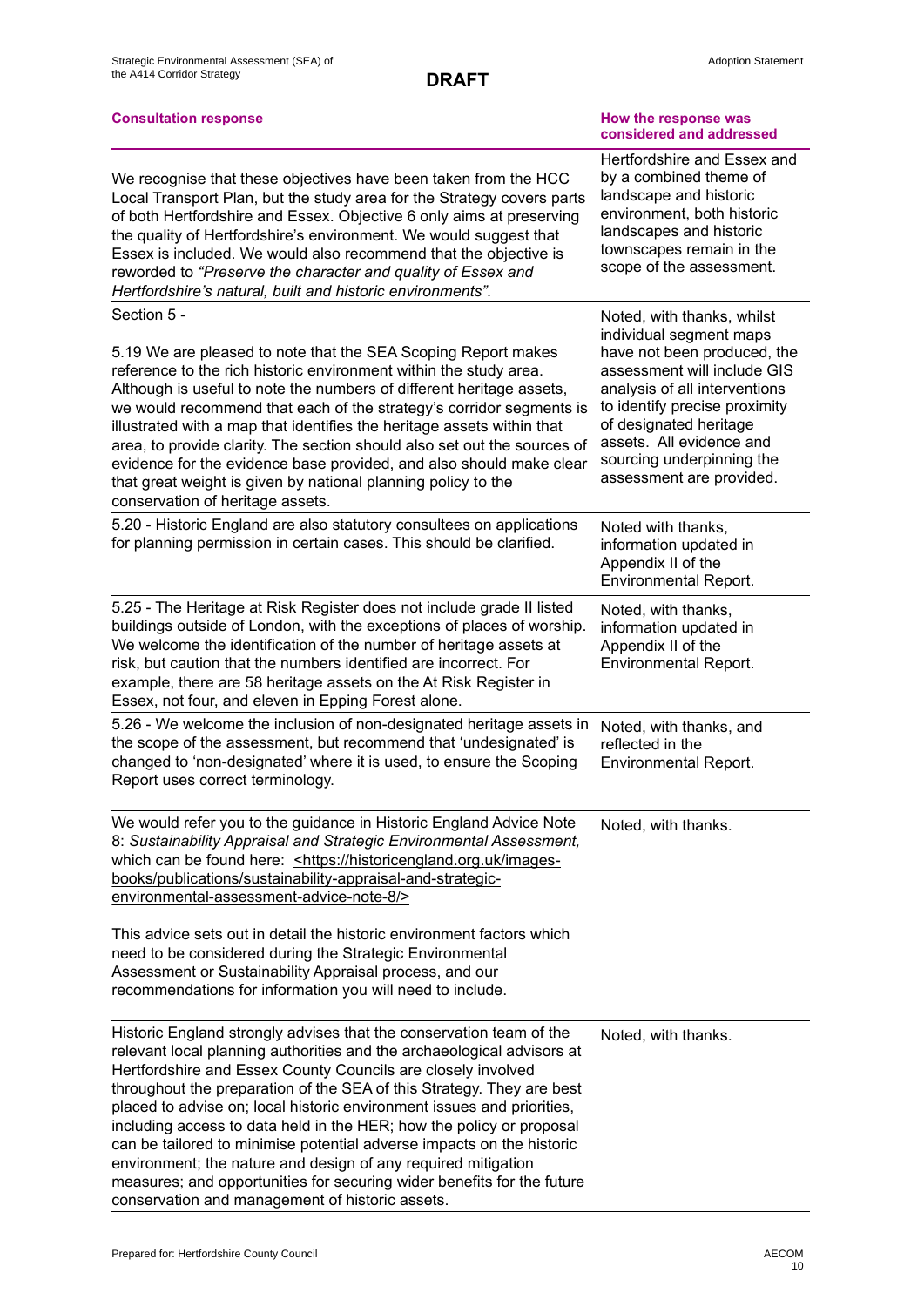**Consultation response How the response was** 

**considered and addressed**

This opinion is based on the information provided by you in the document dated 13 August 2018 and, for the avoidance of doubt, does not affect our obligation to advise you on, and potentially object to any specific development proposal which may subsequently arise from this or later versions of the plan which is the subject to consultation, and which may, despite the SEA, have adverse effects on the environment.

## **Environmental Report (November 2018)**

- Following on from scoping, the SEA Regulations require that an Environmental Report is 4.4 published for consultation alongside the draft A414 Corridor Strategy that '*identifies, describes and evaluates*' the likely significant effects of implementing '*the plan, and reasonable alternatives*'. The report must then be taken into account, alongside consultation responses, when finalising the Strategy. The Draft A414 Corridor Strategy and accompanying SEA Environmental Report was consulted on with members of the public and stakeholders from December 2018 until February 2019.
- 4.5 117 responses were received and reviewed in relation to the SEA. The responses deemed relevant to the SEA Environmental Report findings and assessment at this stage are documented in **Table 5.2** below.

## **Table 4.2: SEA Environmental Report consultation responses, 2019**

| <b>Consultation response</b> | How the response was<br>considered and addressed |
|------------------------------|--------------------------------------------------|
| <b>Response ID: S004</b>     |                                                  |

The proposals fail modern environmental standards: All the proposals in the strategy – whether for MRT or for road junction improvements - depend on carbon-fuelled transport (whether buses or other road users). The Government proposes to ban the use of petrol & diesel fuel by 2040 and there is not yet a sustainable noncarbon alternative fuel for buses. The strategy needs to be revised to include Government and legislative requirements.

Noted, the SEA considered all reasonable alternatives and the Environmental Report meets the legislative requirements in relation to assessing the Strategy for its 'likely significant effects' on the environment.

### **Response ID: S029**

There are significant concerns regarding the robustness and adequacy of the judgments presented within the SEA Report which considers environmental factors. As such, the northern bypass should therefore be considered the preferred option for the following reasons:

• Biodiversity: both options have the potential to result in effects on ecological assets, however, the northern bypass option would result in reduced impacts on important ecologically designated sites (e.g. European sites or SSSIs) than the southern bypass option;

• Landscape and Historic Environment: The SEA seriously

Noted. The SEA has informed and influenced plan-making; however, it is one consideration that builds part of the evidence base underpinning the strategy, and the preferred approach is considered in light of the full range of evidence developed alongside the Corridor Strategy.

The assessment needs to be proportionate and is based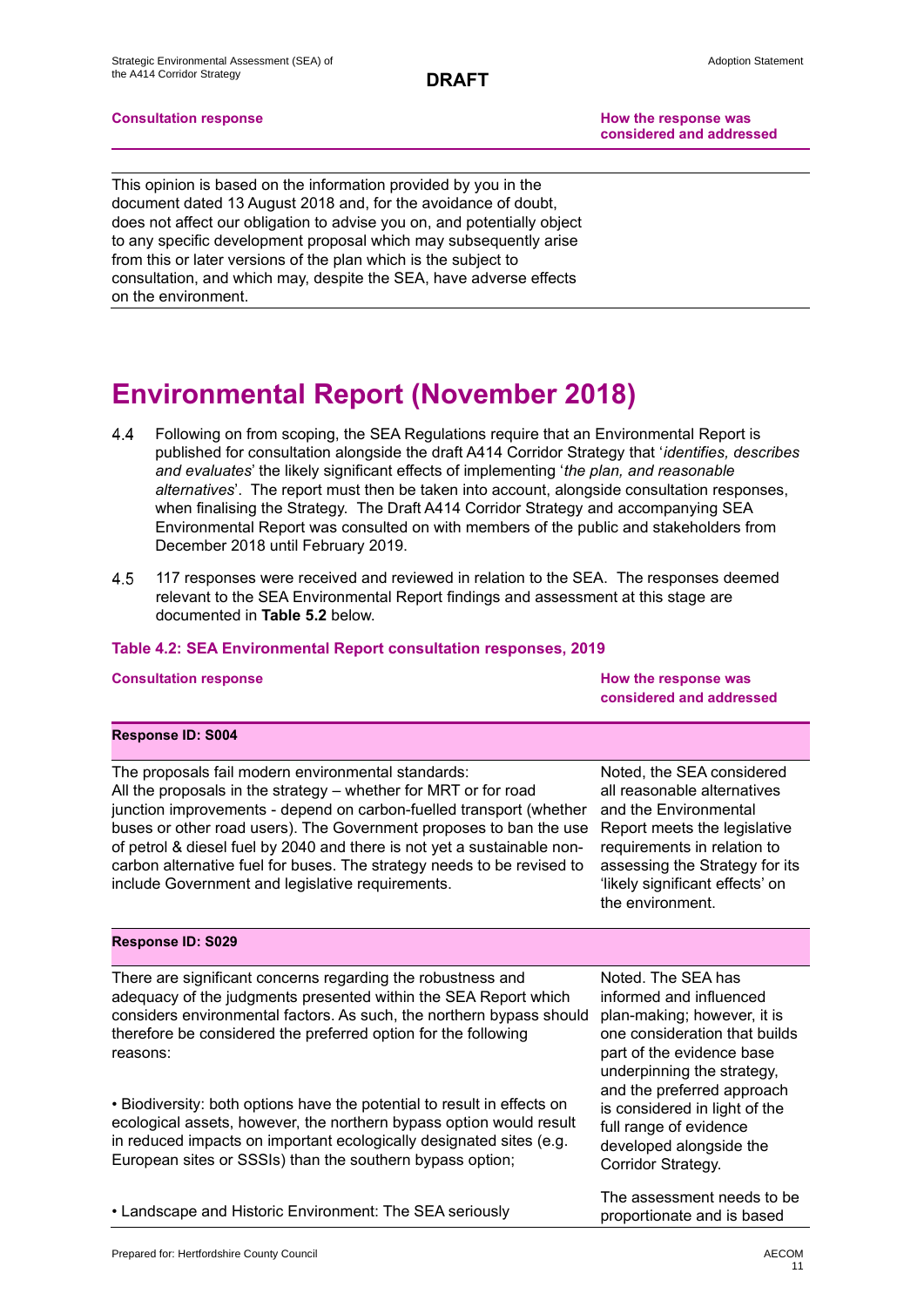undervalues the value of designated heritage assets and the landscape to the south of Hertford and avoids assessing the harm to significance likely to be done by the imposition of new road infrastructure in a historic landscape setting. It also erroneously places emphasis on the balancing effect of providing greater public access to registered parkland, when in reality a by-pass is likely to reduce public access by impacting on the activities of the University of Hertfordshire's campus and the Bayfordbury Observatory. In addition, the SEA's position that building fast road infrastructure close to registered parkland will improve public awareness of it, is not credible.

• Land, Soil and Water Resources: over 50% of the southern bypass option is likely to intersect with the drinking water safeguard zone (Groundwater), which is more than for the northern bypass option, therefore the northern option would have a lesser impact than the southern option; and

• Population and Community: there is significant housing growth in Hertford identified within the East Herts Local Plan with the majority of this is located to the north of Hertford and in Ware. As such, a transport corridor connecting these planned development sites (i.e. the northern bypass option) would be considered preferable to a bypass which did not provide this function. Furthermore, the southern option would adversely impact on the operation of the University of Hertfordshire's Bayfordbury Observatory which participates in internationally important research and is a significant contributor to the local economy though provision of full-time employment and work experience opportunities, as well as supporting community activities. The existing use of the Observatory associated with the University of Hertfordshire is only possible due to the lack of light pollution in the area, and consequently construction and operation of a new bypass in proximity to this could have a detrimental impact on the operations of the University and contrary to what the SEA indicates, it could adversely impact access opportunities that the University campus currently provides.

The Planning Practice Guidance confirms that "substantial harm" may be caused to a heritage asset by "development within its setting". In parallel, the NPPF states that "substantial harm" to grade II registered parks or gardens, should be exceptional, while "substantial harm" to assets of the highest significance, including grade II\* listed buildings, should be wholly exceptional. The current consultation has failed to demonstrate that wholly exceptional circumstances exist to justify the substantial harm to the heritage assets, indeed this issue appears to have been largely disregarded.

The proposed Bypass routes (either north and south) would impact on the Green Belt. Whilst the NPPF Paragraph 146 indicates that local transport infrastructure is not inappropriate in the Green Belt, this is provided they preserve its openness and do not conflict with the purposes of including land within it and is dependent on demonstrating a requirement for a Green Belt location. There is no assessment of impact on openness or consideration against the five

### **Consultation response How the response was considered and addressed**

on available evidence and professional judgement to predict the nature and significance of effects.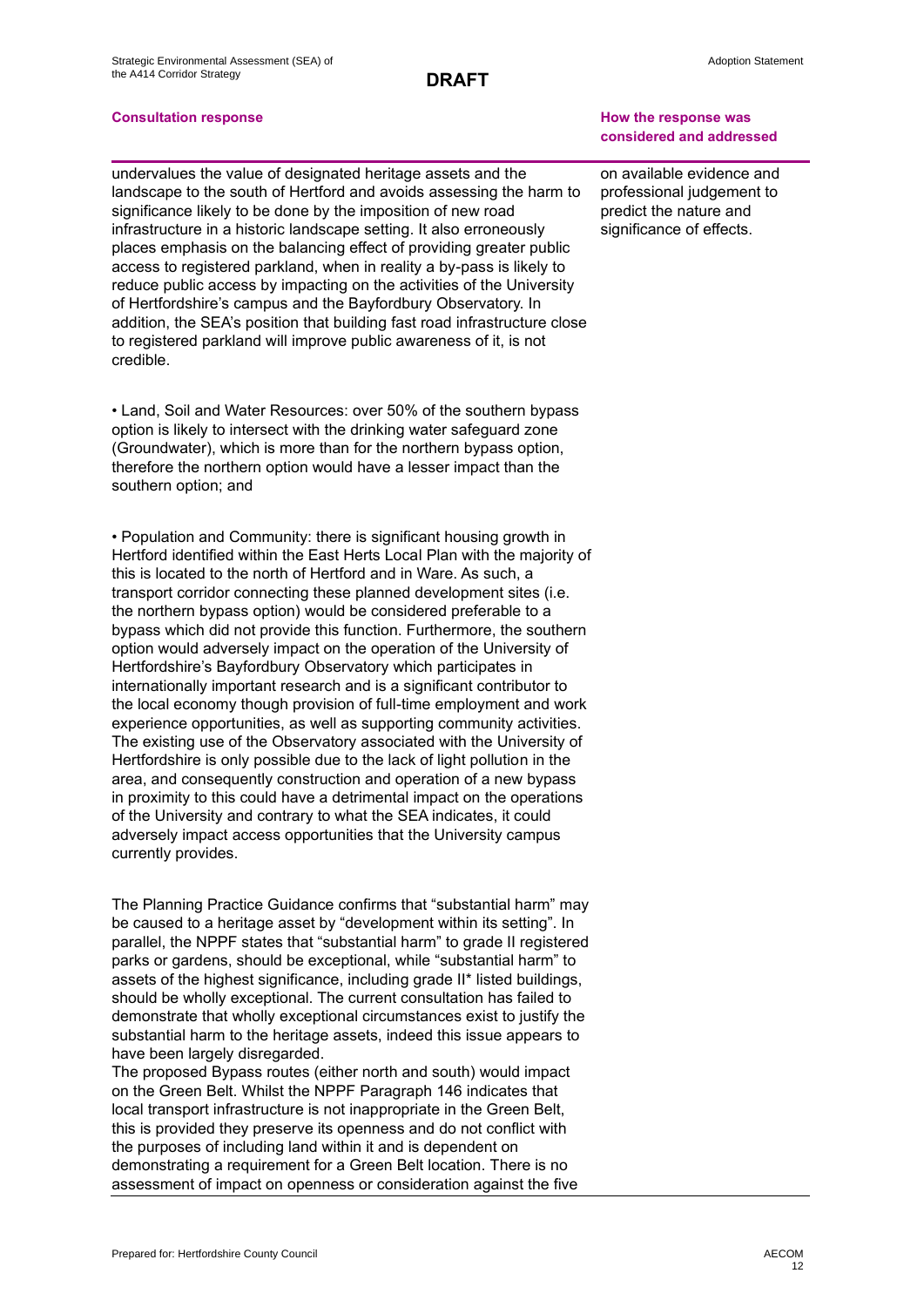**Consultation response How the response was considered and addressed**

purposes of the Green Belt provided, nor is there any evidence to support a requirement for a Green Belt location.

### **Response ID: 101233853**

Ancient Woodland should be preserved as much as possible, but, a managed clearance and replanting scheme could bring some overall improvements. Noted.

### **Response ID: 103149111**

Major transport infrastructure development on this scale has the capacity to be extremely damaging to the biodiversity of an area if poorly planned. HMWT broadly welcomes the principles expressed in the SEA framework regarding how the scheme will address biodiversity. However, we believe these could be more clearly and robustly stated in order to better reflect recent changes in the wording of NPPF, the new East Herts Local Plan and the emerging Broxbourne Local Plan. These documents require that impacts on all biodiversity are measured in an objective way – not just impacts on priority habitats or designated sites. If this project is to achieve meaningful net gain to biodiversity it must specify the mechanism by which net gain will be measured. If it does not, any claims of net gain will be subjective, dubious and therefore open to dispute. HMWT therefore strongly recommends that the DEFRA biodiversity impact assessment metric should be definitively stated as the mechanism for measuring the impacts on habitats. Only a net positive ecological unit assessment score should be considered acceptable and compliant with national and local planning policy. The SEA framework themes as in table 3.2 should be altered to reflect this, as expressed below:

'Conserve and enhance biodiversity and all geological features.

Avoid, mitigate or as a last resort compensate impacts of new transport infrastructure on biodiversity, including designated sites, resulting in a measurable net gain to biodiversity as determined by the DEFRA biodiversity impact assessment metric? Protect and enhance ecological networks, including multifunctional green infrastructure?

Support access to, interpretation and understanding of biodiversity and geodiversity?'

### **Response ID: 103709105**

The SEA makes no mention of the fact that the A414 lies within the River Lee flood zone 1 in Hertford and at Mill Green. Both of these locations are a highway risk under climate change (increased flood risk). The Hertford by-pass would alleviate the flood risk to the strategic route but the Mill Green risk would remain.

Please see Para's 9.21 to 9.29 of the Environmental Report. The SEA has assessed and identified potential negative effects arising in terms of fluvial flood risk and surface water flood risk. It is however considered that these effects are unlikely to be significant when project level mitigation has been considered.

Noted.

The assessment is strategic in nature and needs to be proportionate. It is based on available evidence and professional judgement to predict the nature and significance of effects.

Please see Para 9.19 of the Environmental Report in which the potential positive effects arising from embedding a core principle to achieve biodiversity net gain are recognised.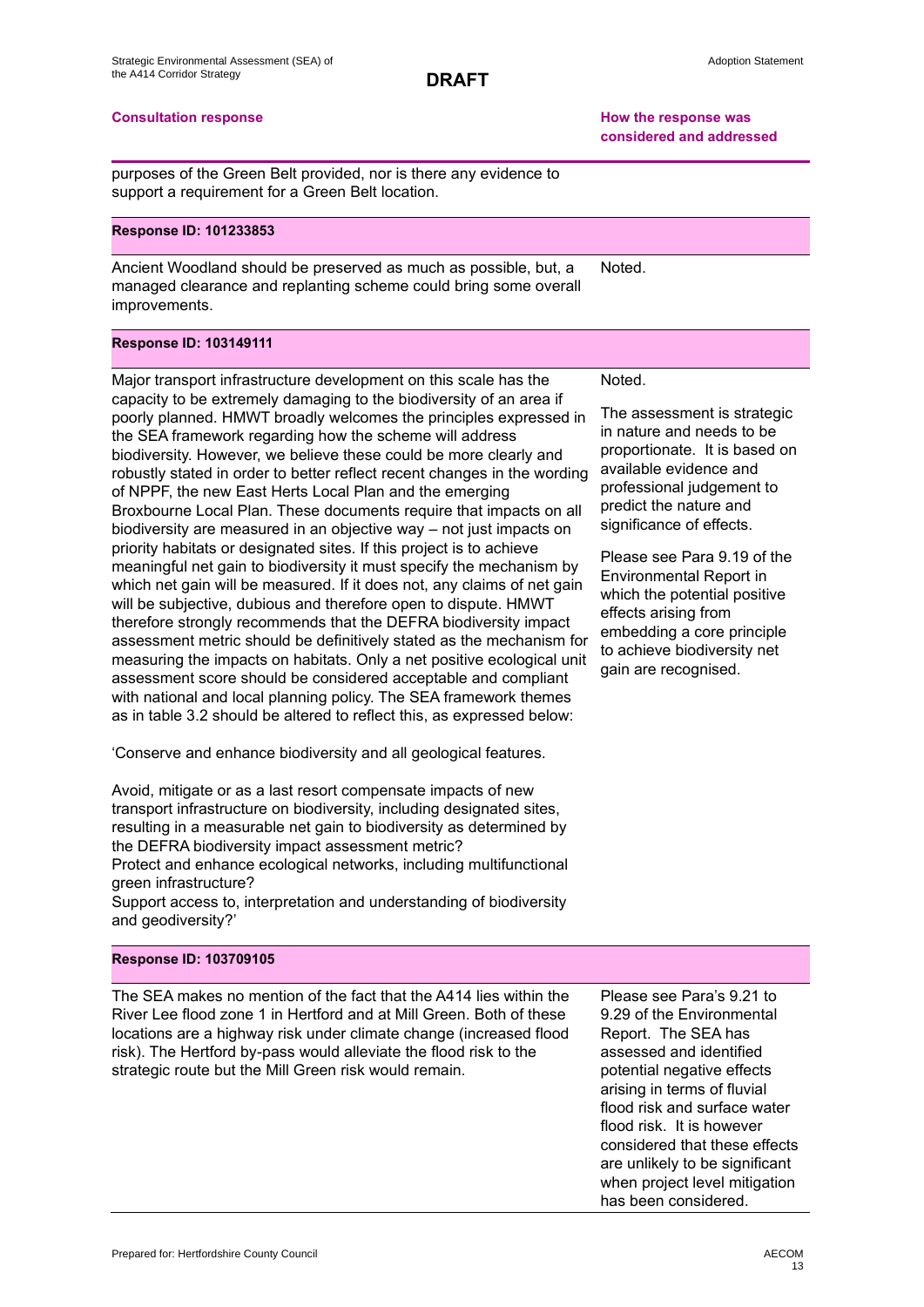### **Consultation response How the response was**

# **considered and addressed**

Mitigation is also proposed to minimise surface water flood risk.

## **Response ID: 105426542**

Just to say that in addition to what I have already said, that whatever happens. the environmental impact on wildlife as well as humans should always be taken into account and environmental impact and damage should be kept to a minimum. Noted.

## **Response ID: 106023854**

Should be in line with SADCs agreed Local Plan, or could cause problems?

The SEA has explored, through the context review, other plans and programmes that should be considered for their potential to affect or be affected by the A414 Corridor Strategy. Table 2.1 in the Environmental Report outlines the Local Plans that are relevant to the Study Area and includes SADC Local Plan.

### **Response ID: 108364420**

Why has this plan not been publicised? i feel that things are purposely done 'under the radar' so we do not have the opportunity to comment on what a life-changing impact this will have on our lives and contradicts the precise reason i moved here in the first place.

The Environmental Report was publicised for consultation between December 2018 and February 2019.

Noted.

### **Response ID: 108848819**

Extend the consultation and have further meetings with interested parties such as Parish councils, civic society and residents. More detail needs to be published about the bypass.

### **Response ID: 108834277**

Sad that no mention is made of all the habitats that will be destroyed in building the bypass and the effect of noise and air pollution on the rural environment

Please see Para's 9.10 to 9.20 of the SEA Environmental Report which identifies the potential negative effects arising for biodiversity in the Plan area.

### **Response ID: 108864116**

Re the EIA - there appears to be no mention of the continuing gender disparity between car drivers (men) and bus users (women) . Its the most obvious point to assess and I can't see it.

Noted. This was not identified as a key issue in the Scoping Report.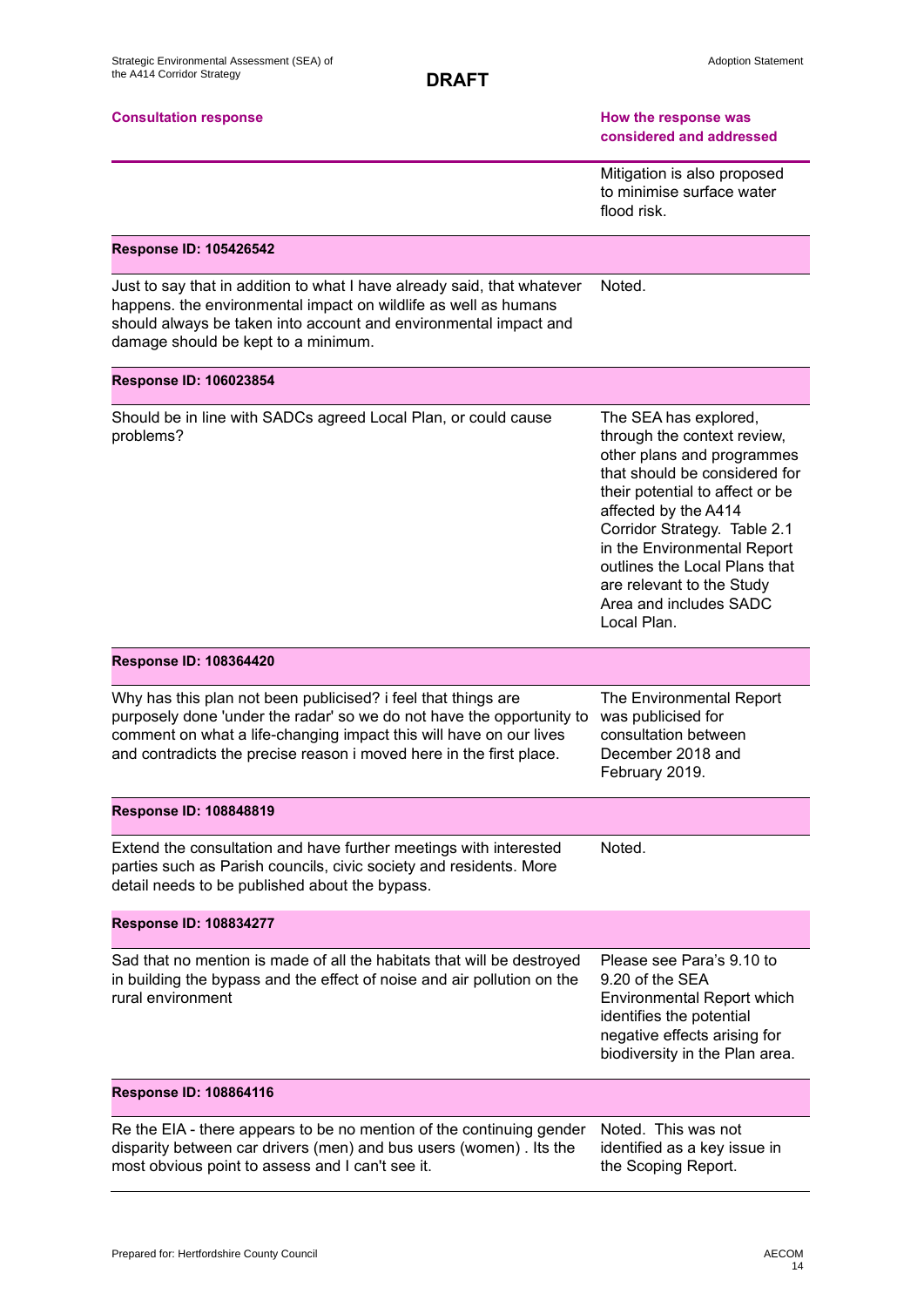## **Consultation response How the response was considered and addressed**

### **Response ID: 106477028**

Previously commented on need for train line and better bike lanes to improve travelling, whilst hitting the need for environmentally friendly travelling. Noted.

### **Response ID: 105126039**

I believe this Bypass will have a big impact on residential homes in Hertford Heath, balls park and the surrounding homes around Foxhills area as well as feeding more pollution into the local farms where they grow food and raise cattle. It will make a massive impact on noise, light and pollution in these urban areas. Balls park has hundreds of homes and a tranquil environment people have paid a premium to be in which will effect future prices of the homes in the area.

This will spoil what natural beauty and tranquillity is in the area. there are many different wildlife and Families with children within the park and surrounding areas that will be effected by this.

This will also run very close to a camping site which is an established business and effect homes along Mangrove Road. and further into Hertford Heath. Birchall lane to Hoddesdon would lessen the impact on residential homes. or a tunnel system bypassing the town would be less destructive on residents of Hertford and homes effected by this proposal. My family live in this area and to see these family homes spoilt by this proposal is awful.

The Environmental Report has sought to assess and identify the potential or 'likely significant effects' in implementing the A414 Corridor Strategy, and this assessment has highlighted the potential for the negative effects outlined in the response. For examples, please refer to Para's 9.10 to 9.20, and 9.35.

### **Response ID: 105200607**

Could we have a more concise report to consider please? Noted. The Environmental

Report published for consultation between December 2018 and February 2019 included publication of a shorter 'Non-Technical Summary' as a concise summary of the main report.

### **Response ID: 105232875**

The Southern Bypass will cause noise and pollution and destruction of valuable countryside.

The Environmental Report has identified the potential for these negative effects in implementation of the A414 Corridor Strategy. For examples, please refer to Para's 9.35, 9.39 and 9.43 of the SEA Environmental Report (November 2018).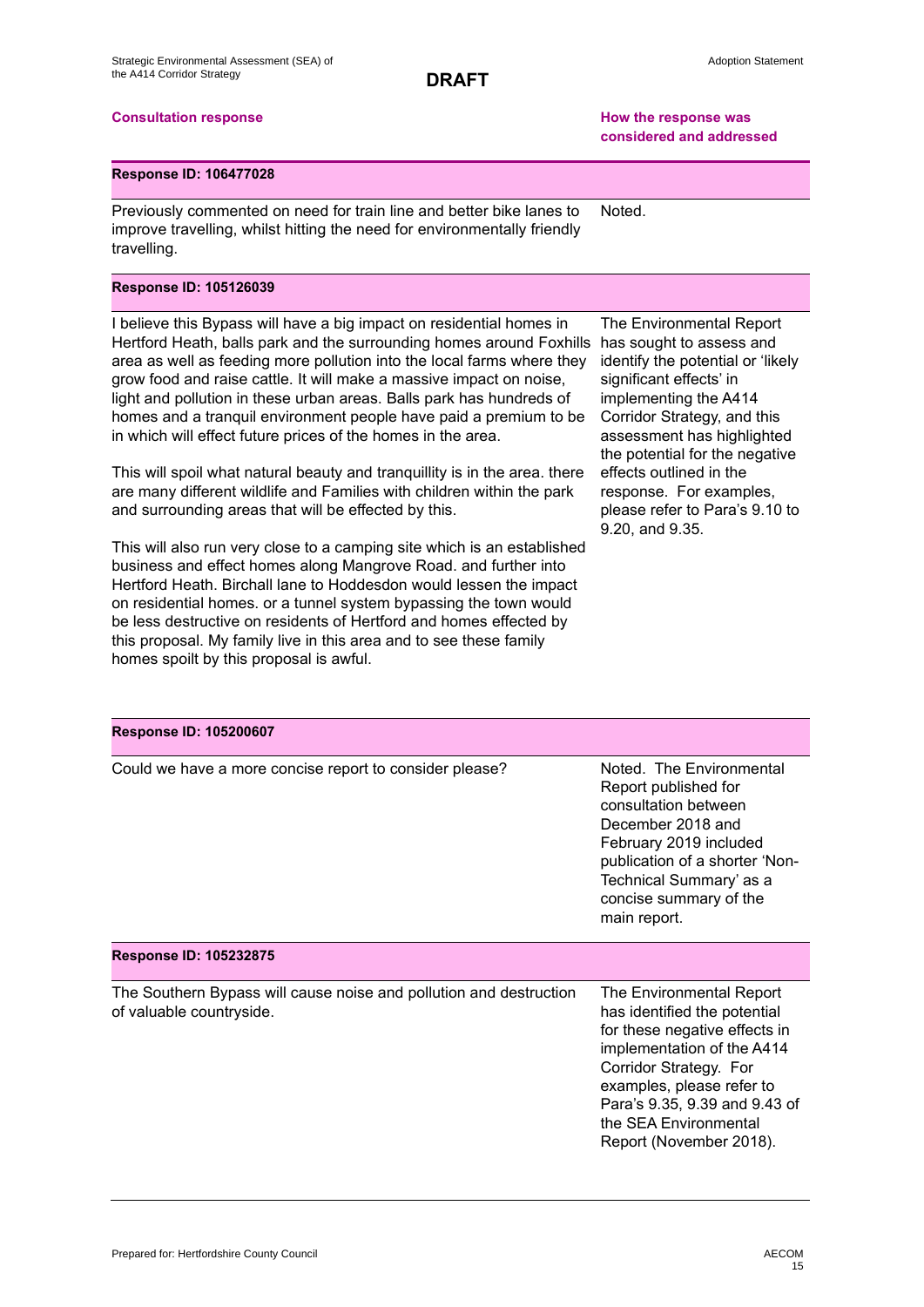## **Consultation response How the response was considered and addressed**

| <b>Response ID: 105239175</b> |  |  |
|-------------------------------|--|--|
|-------------------------------|--|--|

How can I refer to section 24 when I can not find it in the summary document, I should not have to refer to a 96 page document to unpick what is going on. I find it very disingenuous that you have a massively patronising "easy to read" version that insults the intelligence but then the next level required to answer the different segments is a 96 page document. How about 10 pages without pictures and a descriptions of what a subway and the environment are, just the facts. Noted.

### **Response ID: 105554106**

I would be very concerned about the adverse effect of a new road on wildlife in this area.

Please refer to Para's 9.10 to 9.20 of the Environmental Report which have sought to assess the 'likely significant effects' in relation to biodiversity.

### **Response ID: 106083272**

We should consider and evaluate future radio signal pollution as well as noise, light, gas, particulate, solvent pollution levels. Vehicles increasingly use radio wifi, Bluetooth, cellular (2G, 3G, 4G and upcoming 5G) systems. So roads will aggregate signals and drive the need for fixed masts and infrastructure. Noted.

We should consider the loss of amenity of our open spaces of bypass routes and the bad effects this may have on residents leisure and recreational pursuits.

### **Response ID: 107967776**

Please do make sure that these documents inform the outcome - do not be afraid to say that the environmental impact of new roads means they should not be built, even if it means that capacity for single vehicles and lorries is not improved. Noted.

### **Response ID: 108398966** This area has sites of historical importance which do not seem to have been considered and protected. Please refer to the Environmental Report which has sought to assess the options and proposals for their 'likely significant effects' in relation to the historic environment. In particular, please refer to Para's 9.30 to 9.38. **Response ID: 108420529** Unclear no simple to understand impact assessment or mitigation of harm to the local environment These proposals will significantly affect the local environment . Please refer to the Environmental Report which has sought to assess the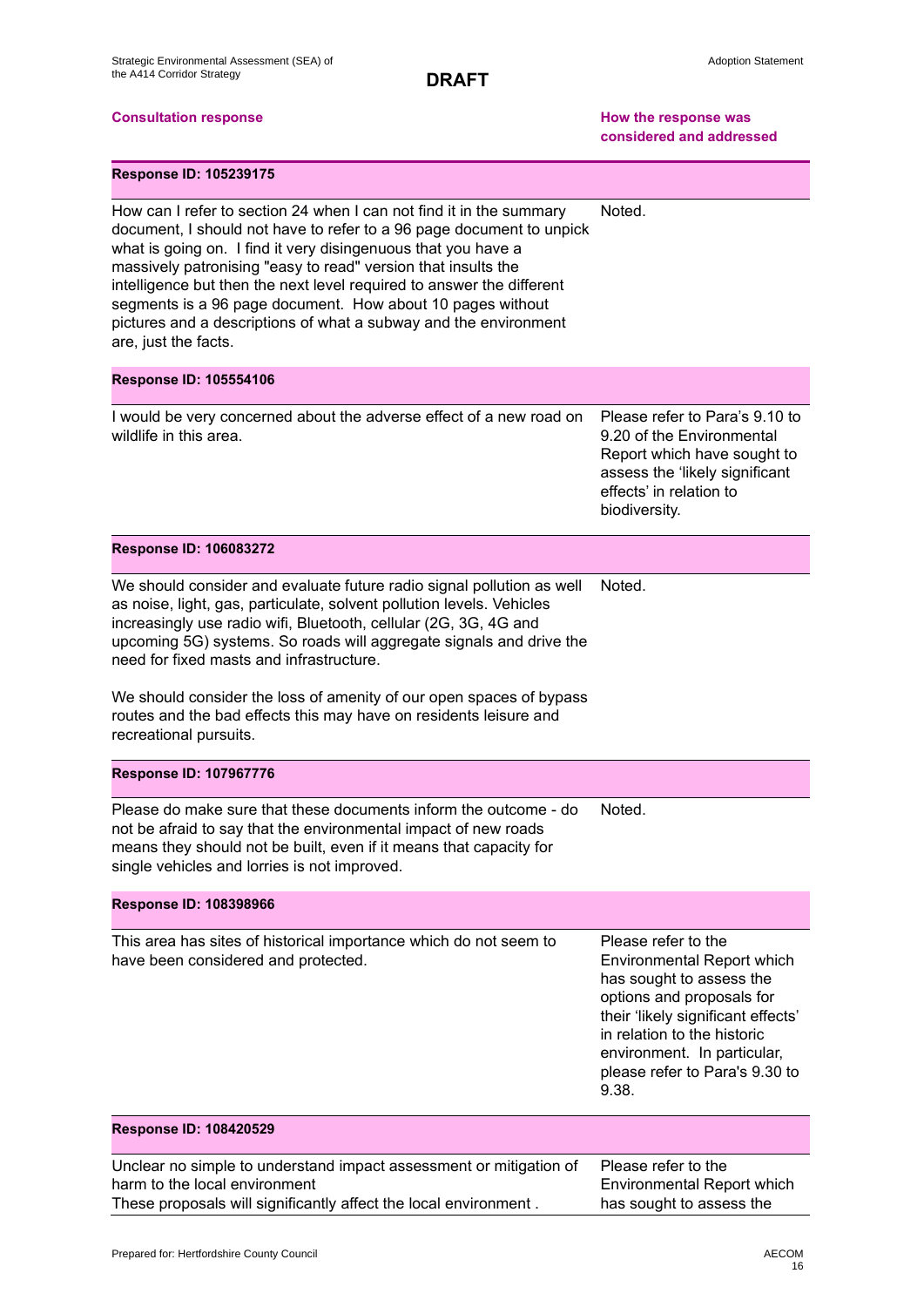### **Consultation response How the response was**

Wildlife habitats / protected species . Increase in light pollution traffic noise etc Having commented to environmental concerns to Hertfordshire environmental representative they had no idea of local wildlife , footpaths so no confidence in this team

### **Response ID: 108758503**

Comment 6.8 - A bypass will not reduce CO2 emissions long term by removing traffic from the centre of Hertford. Only removing the traffic completely or changing the fuel source (i.e. going electric) will reduce the overall emissions. The addition of a Bypass will contribute to emissions in it building and by allowing more vehicles into the road network. Due to the proposed location of the southern route close to the south of Hertford it will introduce new pollution to those living in the area.

Noted, the Environmental Report identifies that the bypass is considered likely to significantly reduce emissions within the designated AQMA in the centre of Hertford by providing a more suitable and attractive alternative route for HGVs in particular. The SEA does however note that alternatively this may also reduce air quality along the new bypass route. Please refer to Para's 9.2 to 9.9 in particular.

**considered and addressed**

Adoption Statement

options and proposals for their 'likely significant effects' in relation to biodiversity. In particular, please refer to Para's 9.10 to 9.20.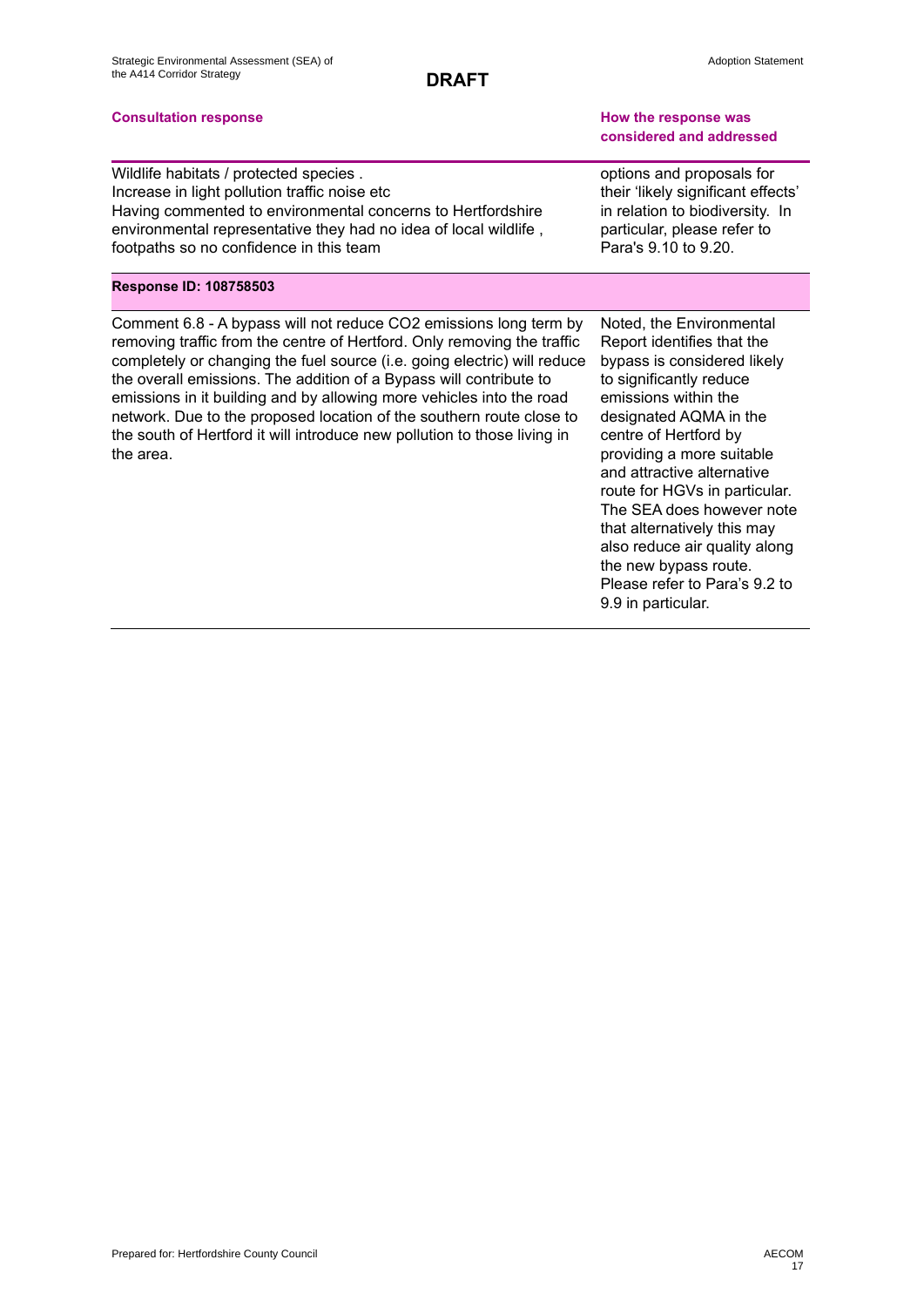# **5. How will the effects of the Corridor Strategy be monitored?**

- $5.1$ The SEA Regulations require that: "*The responsible authority shall monitor the significant environmental effects of the implementation of each plan or programme with the purpose of identifying unforeseen adverse effects at an early stage and being able to undertake appropriate remedial action*."
- $5.2$ The Regulations also state that the SEA Adoption Statement should set out *"…the measures that are to be taken to monitor the significant environmental effects of the implementation of the plan or programme*."
- $5.3$ The purpose of monitoring is to measure the significant sustainability effects of a plan, as well as to measure success against the plan's objectives. This will enable appropriate interventions to be undertaken if monitoring highlights negative trends relating to the relevant elements. It is therefore beneficial if the monitoring strategy builds on monitoring systems which are already in place.
- $5.4$ To this end, many of the indicators selected for the SEA are based on data that is already being routinely collected at a local level by Hertfordshire County Council, Essex County Council, Local Authorities, statutory bodies (Environment Agency, Historic England and Natural England) and other partner organisations. It should also be noted that monitoring can provide useful information to inform the development of future plans and programmes, including future iterations of the Corridor Strategy.
- $5.5$ **Table 6.1** therefore outlines a monitoring programme for measuring the Strategy's implementation in relation to the SEA framework and outcomes, including areas where the SEA identified significant effects or where significant opportunities for an improvement in sustainability performance may arise. It also seeks to monitor where uncertainties relating to the appraisal findings arose and suggests where monitoring is required to help ensure that the benefits of the Strategy are achieved.

| <b>SEA TOPIC</b>                      | Proposed measures                                                                                                              |
|---------------------------------------|--------------------------------------------------------------------------------------------------------------------------------|
| Air quality                           | Number and status of AQMAs.                                                                                                    |
|                                       | Local air quality monitoring being carried out as required by the Environment<br>Act 1995.                                     |
| <b>Biodiversity</b>                   | Condition status and area of SSSIs.                                                                                            |
|                                       | Change in number and area of statutorily protected sites.<br>٠                                                                 |
|                                       | Change in number and area of non-statutory sites.                                                                              |
| Climate change                        | Number of interventions developed contrary to Environment Agency advice on<br>$\bullet$<br>flooding and water quality grounds. |
|                                       | Number of interventions completed with SuDS measures implemented.<br>٠                                                         |
| Landscape and historic<br>environment | Number of interventions developed contrary to Natural England and Historic<br>٠<br>England advice.                             |
|                                       | Number of buildings on the Heritage at Risk Register.<br>٠                                                                     |
| Land, soil and water<br>resources     | Number of interventions delivered on brownfield sites.                                                                         |
| Population and community •            | Trips undertaken by sustainable transport modes.                                                                               |
|                                       | Net increases in cycle path network.<br>٠                                                                                      |
|                                       | Net increases in footpaths/ PRoWs.                                                                                             |
|                                       | Road incident rates.                                                                                                           |

## **Table 5.1: SA monitoring programme for the A414 Corridor Strategy**

**SEA topic Proposed measures**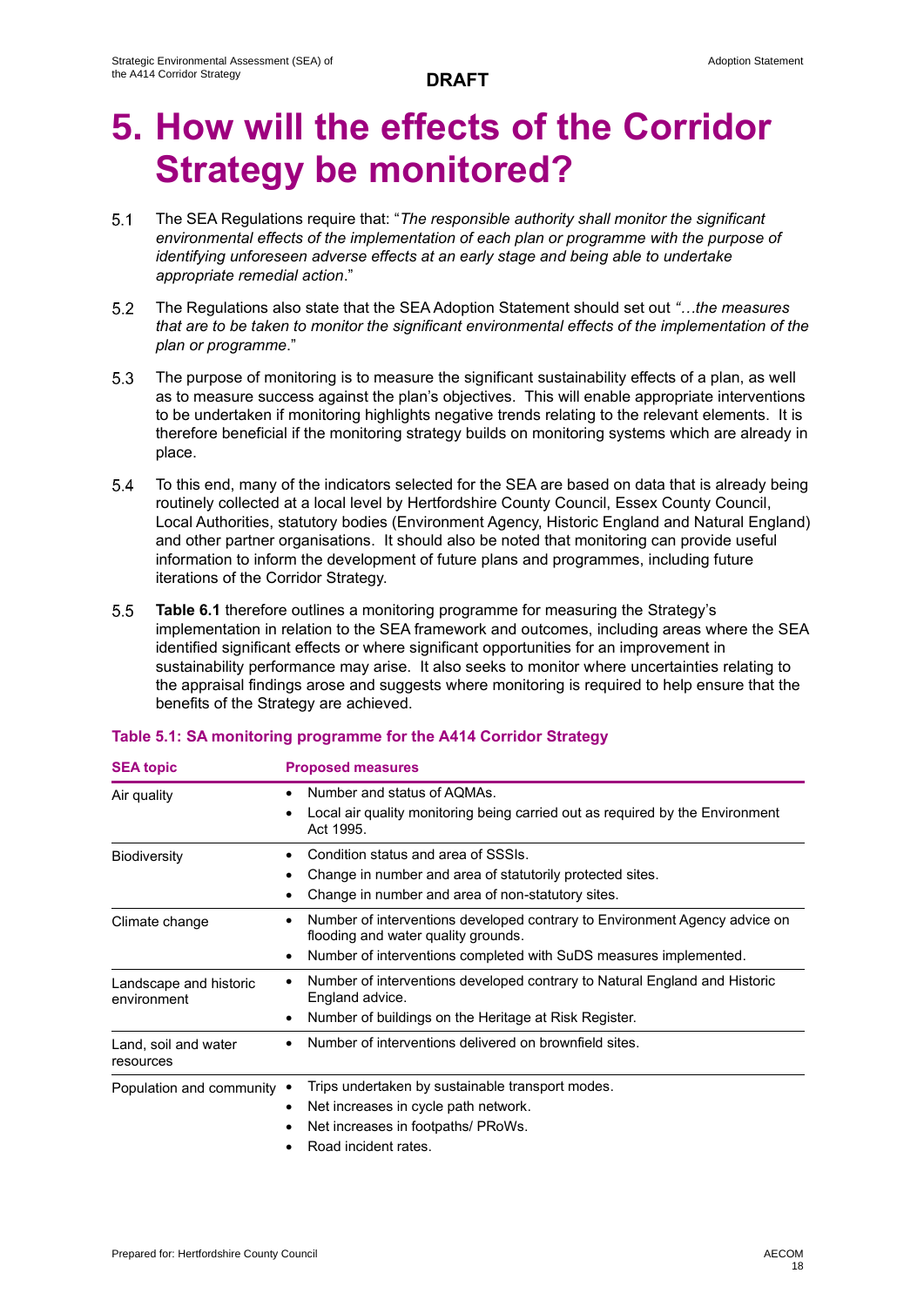It is recommended that monitoring is carried out on a regular basis in line with the process for 5.6 the Corridor Strategy and wider plans.